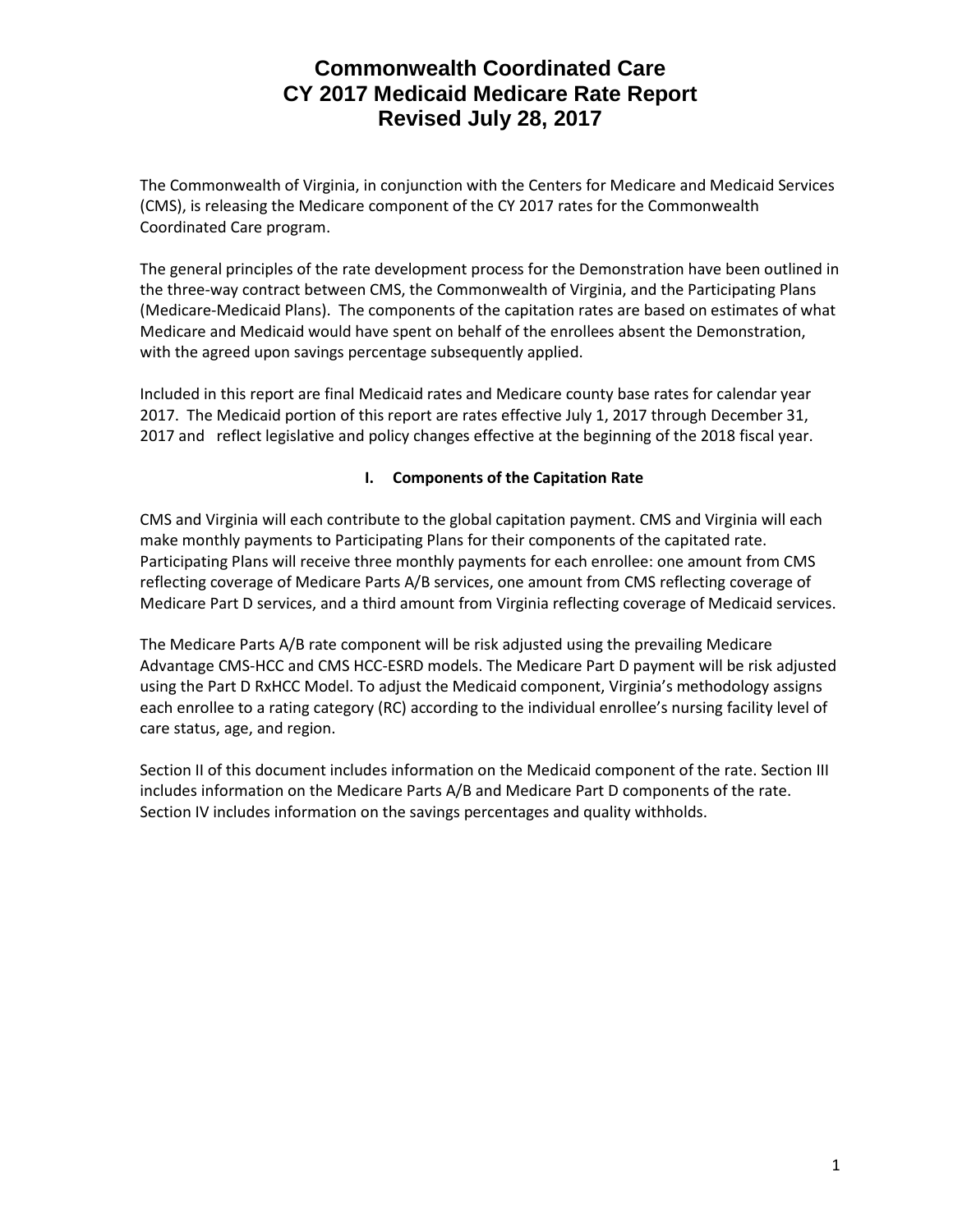## **II. Virginia Medicaid Component of the Rate – CY 2017**

This section presents the development of the capitation rates for the Medicaid portion of the Virginia Medicare-Medicaid Financial Alignment Demonstration (Dual Demonstration) for Calendar Year 2017 effective July 1, 2017 as prepared by the Virginia Department of Medical Assistance Services (DMAS). This content includes description of historical base data production details, adjustments applied to the historical base data, and trend factors used to project historical base data forward to the contract period.

The full report titled "Commonwealth of Virginia Department of Medical Assistance Services Dual Demonstration Data Book and Capitation Rates: Medicaid Component Calendar Year 2017 is available for download on the DMAS website for Integrated Care for Medicare-Medicaid Enrollees at http://www.dmas.virginia.gov/content\_pgs/capitation.aspx.

Medicaid capitation rate cells for the Dual Demonstration are as follows:

- **Nursing Home Eligible (NHE) Age 21-64**. Single rate cell for all enrollees age 21-64 meeting Nursing Facility Level of Care criteria and enrolled in the EDCD waiver or residing in a nursing facility for 20 or more consecutive days; rates will vary for the five CCC Demonstration regions. Rates are developed separately for subpopulations in nursing home institutions (NHE-I) and HCBS waivers (NHE-W) and the final NHE rate blends the rates for the two subpopulations.
- **Nursing Home Eligible (NHE) Age 65 and over.** Single rate cell for all enrollees age 65 and over meeting Nursing Facility Level of Care criteria and enrolled in the EDCD waiver or residing in a nursing facility for 20 or more consecutive days; rates will vary for the five CCC Demonstration regions. Rates are developed separately for subpopulations in nursing home institutions (NHE-I) and HCBS waivers (NHE-W) and the final NHE rate blends the rates for the two subpopulations.
- **Community Well (CW) Age 21-64.** Enrollees age 21-64 who do not meet Nursing Facility Level of Care criteria; rates will vary for the five CCC Demonstration regions.
- **Community Well (CW) Age 65 and over.** Enrollees age 65 and over that do not meet Nursing Facility Level of Care criteria; rates will vary for the five CCC Demonstration regions.

## *Data Sources*

PwC obtained detailed Medicaid historical fee-for-service claims and eligibility data from DMAS' Medicaid Management Information System (MMIS) for services incurred and months of enrollment during state fiscal years 2013 and 2014 with claims paid through July 2015. The claims in the historical database include Medicaid paid amounts net of any third party insurance payments, which are primarily Medicare payments, and the amounts for which patients are personally responsible for nursing facility and home and community base care services, termed the *patient pay amount*.

Individuals in the base data eligible for the CCC were matched to two other data sets. These are 1) mental and behavioral health claims managed by Magellan under an administrative services arrangement that began December 1, 2013, and 2) claims associated with consumer-directed personal care services received under the EDCD waiver that are paid through a separate vendor.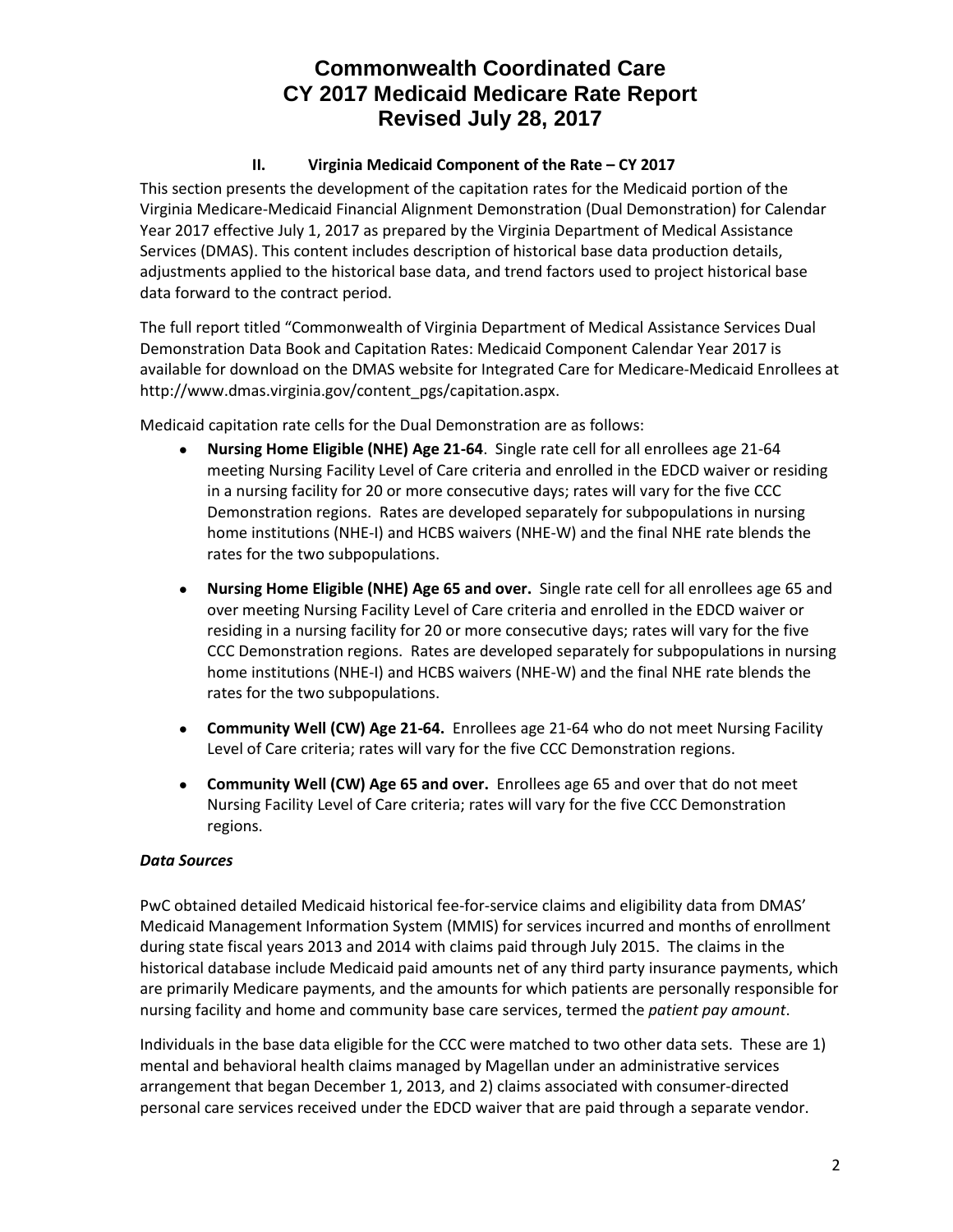All claims, non-claims payment data, and eligibility data for members who are not eligible for the Demonstration were excluded from the historical data used in these calculations. Individuals who meet at least one of the criteria listed below are excluded from the CCC:

- Required to "spend down" in order to meet Medicaid eligibility requirements;
- In aid categories which Virginia only pays a limited amount each month toward their cost of care, including non-full benefit Medicaid beneficiaries such as Qualified Medicare Beneficiaries (QMBs), Special Low Income Medicare Beneficiaries (SLMBs), Qualified Disabled Working Individuals (QDWIs) or Qualifying Individuals (QIs);
- Inpatients in state mental hospitals;
- Residents of State Hospitals, , State Veterans Nursing Facilities, ICF/MR facilities, Residential Treatment Facilities, or long stay hospitals;
- Participate in federal Home and Community Based Services waivers other than the EDCD Waiver, such as Individual and Family Developmental Disability Support, Intellectual Disabilities, Day Support, Technology Assisted Waiver, and Alzheimer's Assisted Living waivers;
- Enrolled in a hospice program;
- Receive the end stage renal disease (ESRD) Medicare benefit prior to enrollment into the Demonstration;
- Have other comprehensive group or individual health insurance coverage, other than full benefit Medicare; insurance provided to military dependents; and any other insurance purchased through the Health Insurance Premium Payment Program (HIPP);
- Have a Medicare supplemental policy to cover traditional Medicare deductible and copayment requirements;
- Have a Medicaid eligibility period that is only retroactive;
- Enrolled in the Virginia Birth-Related Neurological Injury Compensation Program;
- Enrolled in the Money Follows the Person (MFP) Program;
- Reside outside of the CCC Demonstration areas;

<span id="page-2-0"></span> $\overline{a}$ 

- Enrolled in a Program of All-Inclusive Care for the Elderly (PACE)<sup>[1](#page-2-0)</sup>;
- Participate in the CMS Independence at Home (IAH) demonstration identified in the CMS/Infocrossing files.

Claims are limited to those services covered in the approved State Plan and EDCD waiver services. The following is the list of services not covered in the State Plan or EDCD waiver:

<sup>1</sup> Individuals enrolled in a PACE program may voluntarily elect to disenroll from PACE and enroll in the Demonstration, but they will not be passively enrolled.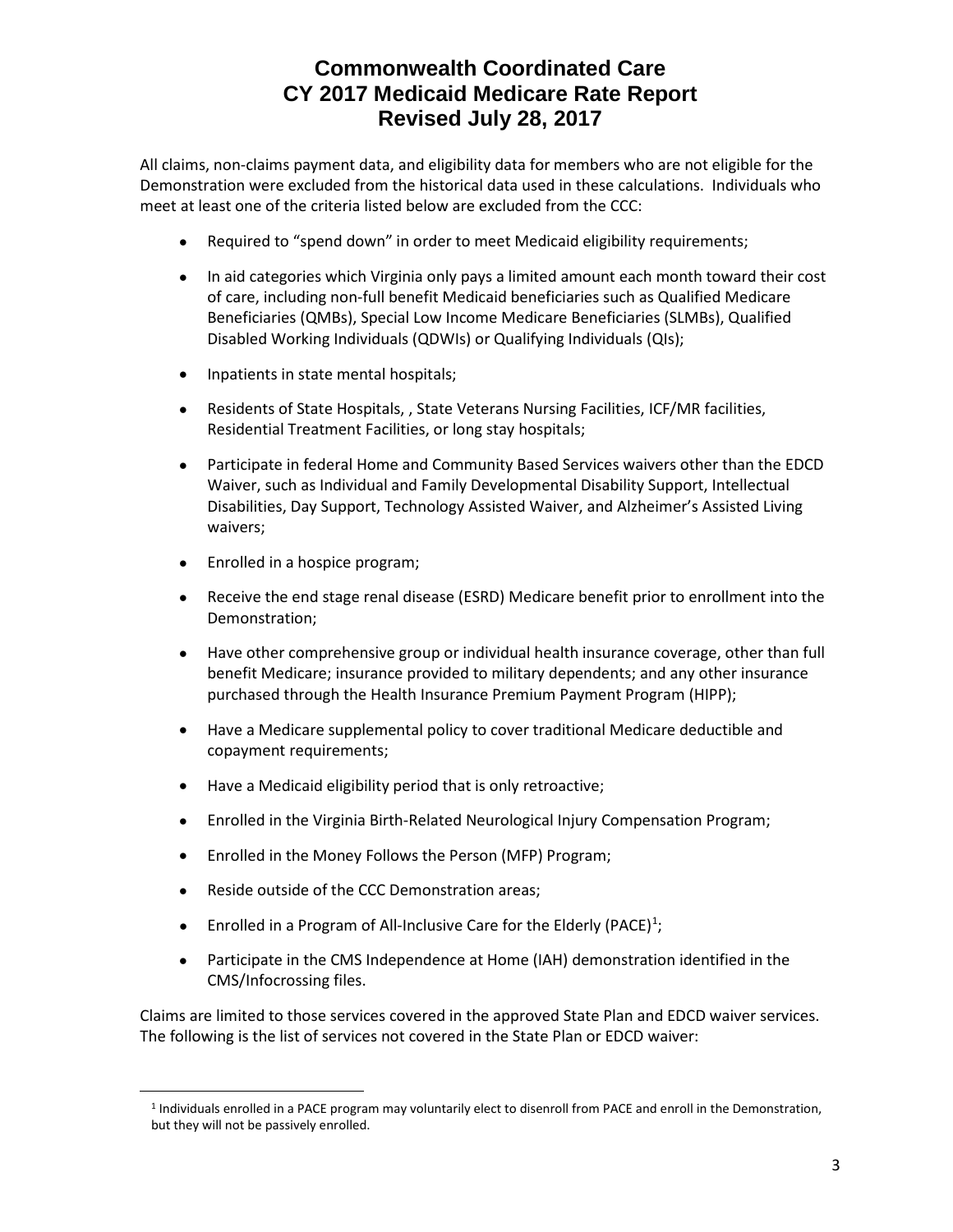- Abortions, induced
- Case management services for participants of Auxiliary Grants
- Case management services for the elderly
- Chiropractic services
- Christian Science nurses and Christian Science Sanatoria
- Dental
- Experimental and investigational procedures
- Regular assisted living services provided to residents of assisted living families

The following services are in the State Plan but carved out of the CCC Demonstration or are covered in waivers that are not part of the Demonstration:

- Community Mental Retardation Services
- Hospice Care
- Inpatient mental health services rendered in a state psychiatric hospital
- Private duty nursing
- Targeted case management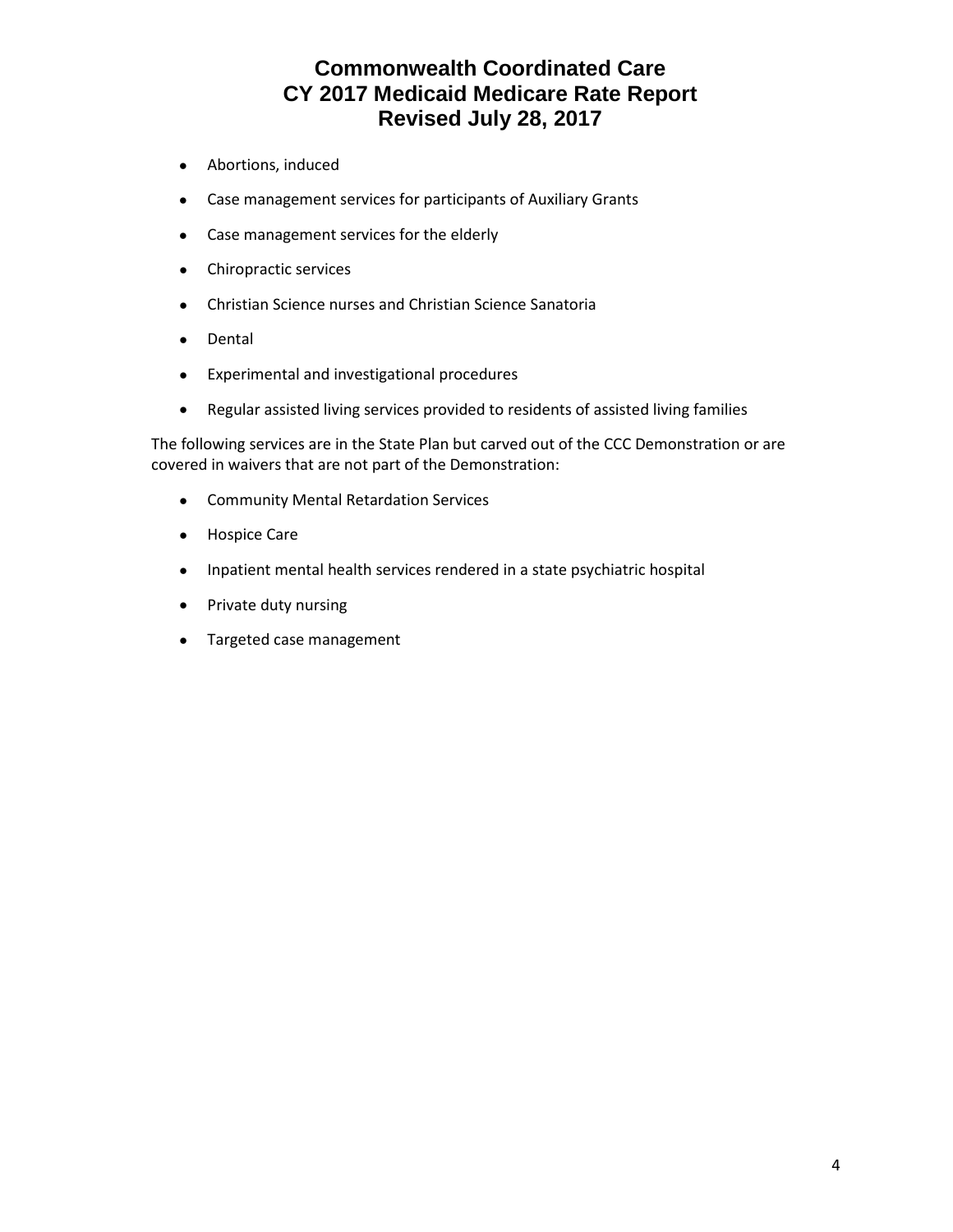#### *Programmatic and Legislative Adjustments*

As outlined in the Memorandum of Understanding (MOU), rates have been developed based on expected costs for the eligible population had the CCC Demonstration not been implemented. If a member opts out of the CCC program, he/she returns to the FFS program. The rate setting methodology for this time period uses the expected costs for the FFS program. A number of changes in covered services and payment levels have been mandated by the Virginia Legislature or by changes to the Medicaid State Plan or waivers. The adjustments included below have been made to the historical base data to reflect the benefits and costs that will apply in CY 2017 to fee-forservice dual eligible individuals.

The following table summarizes the adjustment percentages applied to the base data by major service category for each sub-population, with the exception of the administrative adjustment. A more detailed description of each adjustment and the accompanying adjustment value are provided below. This reflects program and policy changes based on actions by the General Assembly and new adjustments to the CY17 CCC Duals rates effective July 1, 2017.

| <b>Expenditures</b>                   |                            |                     |                       |  |  |  |  |  |
|---------------------------------------|----------------------------|---------------------|-----------------------|--|--|--|--|--|
| <b>Category of Service</b>            | <b>NHE - Institutional</b> | <b>NHE - Waiver</b> | <b>Community Well</b> |  |  |  |  |  |
| Inpatient                             | $-3.4%$                    | $-3.5%$             | $-2.2%$               |  |  |  |  |  |
| Outpatient/ER                         | 0.6%                       | 1.0%                | 0.8%                  |  |  |  |  |  |
| Physician/Professional                | 0.8%                       | 0.7%                | 1.1%                  |  |  |  |  |  |
| Pharmacy                              | $-3.8%$                    | $-3.8%$             | $-4.0%$               |  |  |  |  |  |
| <b>Nursing Facility</b>               | 13.6%                      | 13.6%               | 13.6%                 |  |  |  |  |  |
| <b>HCBS/Home Health Care</b>          | 3.8%                       |                     | 4.0%                  |  |  |  |  |  |
| HCBS/Home Health Care -<br>CD Only    |                            | 4.0%                |                       |  |  |  |  |  |
| HCBS/Home Health Care -<br>without CD |                            | 4.2%                |                       |  |  |  |  |  |
| Mental Health/<br>Substance Abuse     | $-10.4%$                   | 0.7%                | $-2.0%$               |  |  |  |  |  |
| Ancillary/Other                       | $-9.4%$                    | $-19.9%$            | $-16.9%$              |  |  |  |  |  |
| <b>Medicare Crossover</b>             | 0.0%                       | 0.0%                | 0.0%                  |  |  |  |  |  |
| <b>Weighted Average</b>               | 13.3%                      | 3.3%                | 0.2%                  |  |  |  |  |  |

**Table 1. Summary of Programmatic and Legislative Adjustments to Medicaid Base Year Expenditures**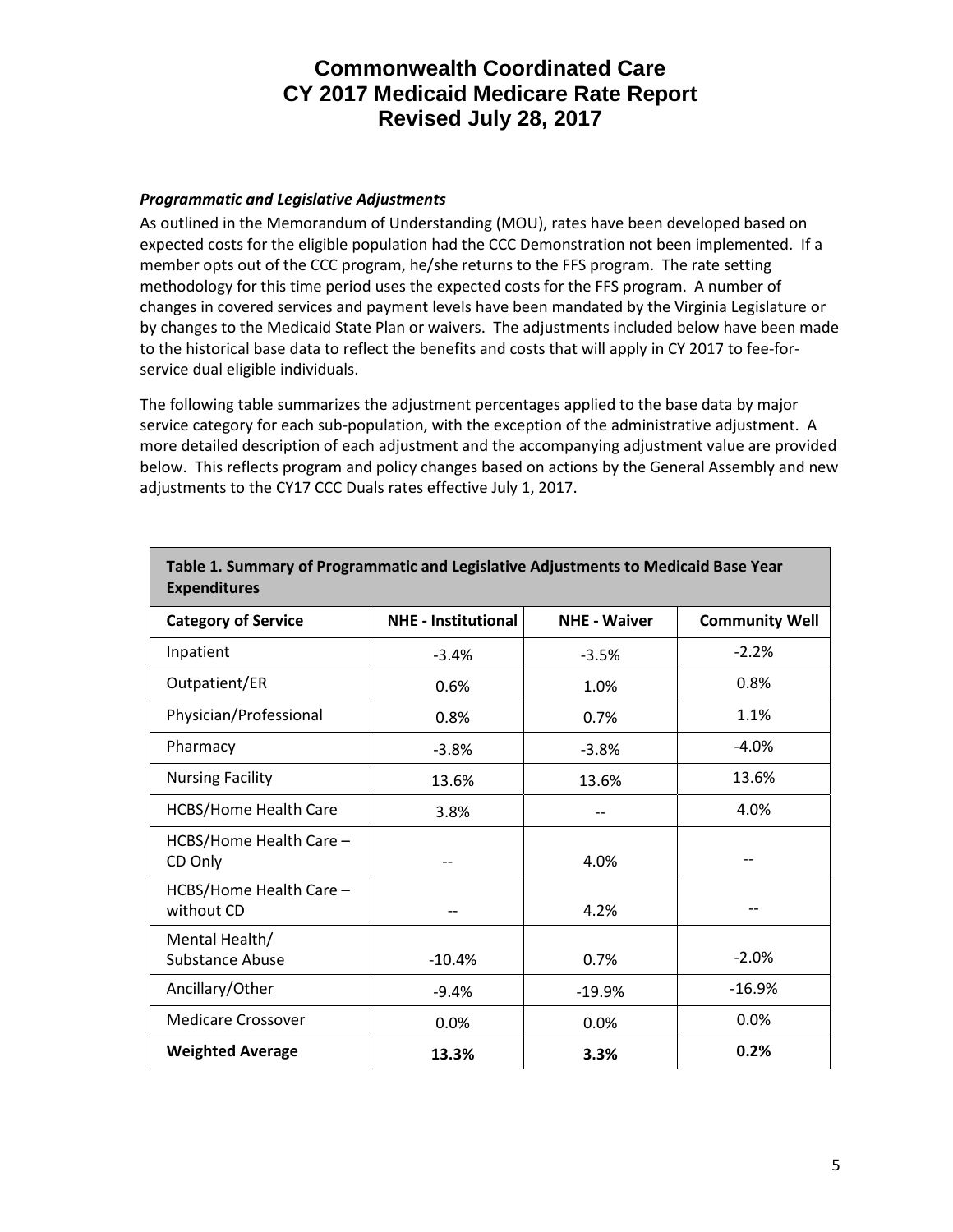### *Prescription drug co-pay adjustment*

This adjustment is developed to take into consideration differences in pharmacy payment policy for FFS Medicaid and the dual eligible population. For the CCC population, most prescriptions are covered under the Medicare Part D drug benefit. The Virginia Medicaid program continues to cover the prescription drugs for which federal matching funds remain available but which are specifically excluded by law from Medicare Part D and to cover DMAS approved over-the-counter (OTC) drugs, which are also excluded from Part D. For the Medicare Part B covered drugs, DMAS continues to pay for coinsurance and deductibles.

The Medicaid paid pharmacy component is approximately \$15 PMPM for the NHE-I and less than \$5 PMPM for NHE-W and CW. A 4% rebate to reflect the high proportion of generic and over the counter medicines that are paid by DMAS was applied. As mandated by Federal law, co-payments are not imposed on recipients in nursing homes or in community-based waivers, although a small amount of co-payment was reported in the FFS data and is included in the adjustment for the NHE population. The Demonstration imposes limited cost-sharing for pharmacy services on the CW population. These copayments are excluded from the CW pharmacy base data and there is not any further co-payment adjustment.

This produces an adjustment of -3.8% for the NHE population and -4.0% for the CW population and is applied to the pharmacy claims.

### *Hospital inpatient adjustment*

There are a number of changes in DMAS hospital inpatient payment policy between the FY 2013 and FY 2014 base period and the current rate year.

Effective FY 2014, there was no explicit unit cost increase, but hospital reimbursement rates were rebased resulting in a weighted average cost per unit change of 4.7% for inpatient medical/surgical and -7.4% for inpatient psychiatric. FY 2014 unit cost change is applied to the operating cost component. For both FY 2015 and FY 2016, the Virginia General Assembly did not provide a budget regulatory increase so there is no unit cost increase.

Effective FY 2017, there are updates to the unit cost and FFS rebasing for CY 2017 CCC Duals. The Virginia General Assembly authorized a unit cost adjustment for FY 2017 equal to half the regulatory inflation of 2.1%, a value of 1.05%. Hospital inpatient reimbursements rates are rebased for FY 2017. For inpatient medical/surgical, the FFS rebasing is a negative adjustment of 7.25%. For inpatient psychiatric in acute care hospitals, the FFS rebasing is a positive adjustment of 27.00%.

For inpatient medical/surgical, the negative adjustment is 3.7%. For inpatient psychiatric in acute care hospitals, the positive adjustment is 24.2%. The inpatient psychiatric factor is applied to Inpatient-Psych service line.

#### *Hospital outpatient adjustment*

There are three adjustments to outpatient hospital for FY 2017. DMAS used to pay outpatient hospital as a percent of cost and rate setting used the outpatient hospital trend based on the historical trend. As of January 1, 2014, DMAS FFS started reimbursing outpatient hospital using Enhanced Ambulatory Patient Groups (EAPGs). Inflation adjustments is now applied to outpatient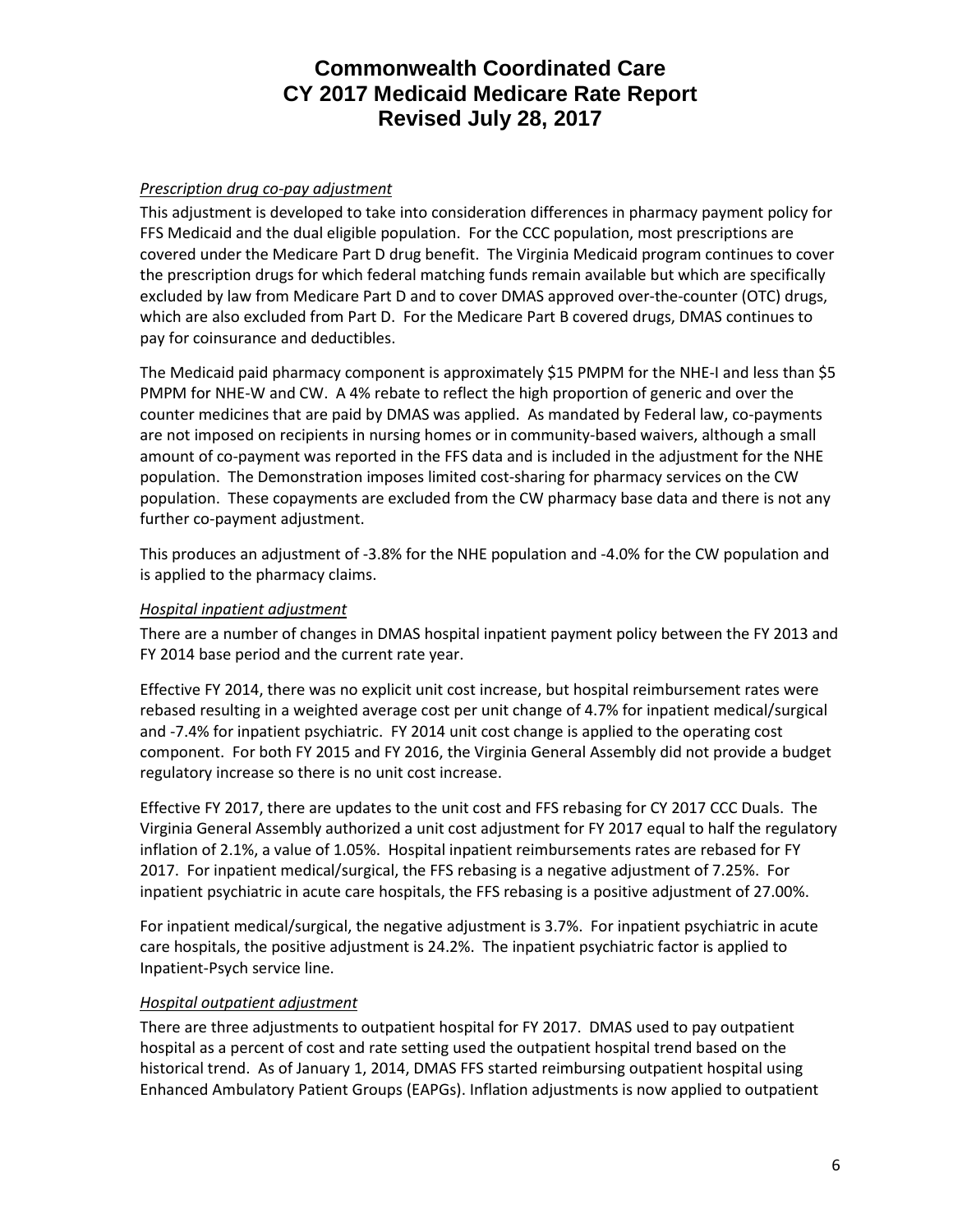hospital rates in the same manner as inpatient hospital. FY 2017 is the first year that outpatient hospital inflation adjustment has been modified.

Outpatient hospital rates are adjusted by half of the regulatory inflation, a 1.05% unit cost increase. The outpatient hospital adjustment is structured similarly to the inpatient hospital adjustment. There also is a FFS outpatient hospital rebasing adjustment of 0.1%. The adjustment value of 1.2% is calculated uniformly across CCC Duals eligible populations.

## *Nursing facility adjustment*

Effective FY 2015, DMAS implemented a fully prospective nursing facility payment system. The prospective per diem amount includes adjustments for cost settlement, unit cost inflation and any policy changes. This nursing facility reimbursement change produced a substantial increase in the unit cost amount in the claims run out beginning July 2014 compared to the FY 2013 – FY 2014 base period. The FY 2013 to FY 2015 capital and operating cost factor changes and the FY 2014 occupancy requirement change are incorporated in the prospective rate. The revised nursing facility adjustment is a unit cost adjustment that increases the CY 2013-CY2014 base period nursing facility unit cost to the FY 2015 nursing facility prospective unit cost.

The adjustment increase of 10.5% is calculated as the ratio of the average of the prospective payment unit cost in the last six months of historical data in FY 2015 (January to June 2015) to the base data FY2013 and FY2014. There was no nursing facility fee increase for FY 2016.

Effective July 1, 2016, there is a 0.9% nursing facility fee increase for FY 2017 and effective July 1, 2017, there is a 3.1% nursing facility fee increase and a negative 0.85% rebasing adjustment for FY 2018 that are applied to the full FY 2013 – FY 2014 base period for on the non-capital portion of the claims.

The cumulative calculation is a positive 13.6% adjustment applied to nursing facility claims.

## *Adult day care fee adjustment*

This adjustment incorporates a fee increase of \$10 per day effective July 1, 2013, the beginning of FY 2014. Northern Virginia rates are higher than the rest of the state, therefore the value of the increase is calculated separately for that region. Effective FY 2017, there is an additional 2.5% rate increase across all regions.

The calculation results in a 9.7% adjustment for Northern Virginia and a 13.5% adjustment for the other regions and is applied to adult day care service claims.

#### *Personal Care and Respite Care adjustment*

The 2015 Virginia Appropriation Act increased personal care and respite care rates by 2% effective July 1, 2015. Under the contract, the plans are required to pay at least the Medicaid personal care and respite care rates. As a result, the FY 2016 fee change applies to relevant claims in the consumer directed services and personal care services categories. Effective July 1, 2016, there was an additional 2% rate increase to personal care and respite care.

The calculation results in adjustment factors of 3.28% on the NHE-I, 4.01% on NHE-W and 4.03% on CW applied to consumer directed services claims and 4.00% on the NHE-I, 4.01% on NHE-W and 4.03% on CW applied to personal care services claims.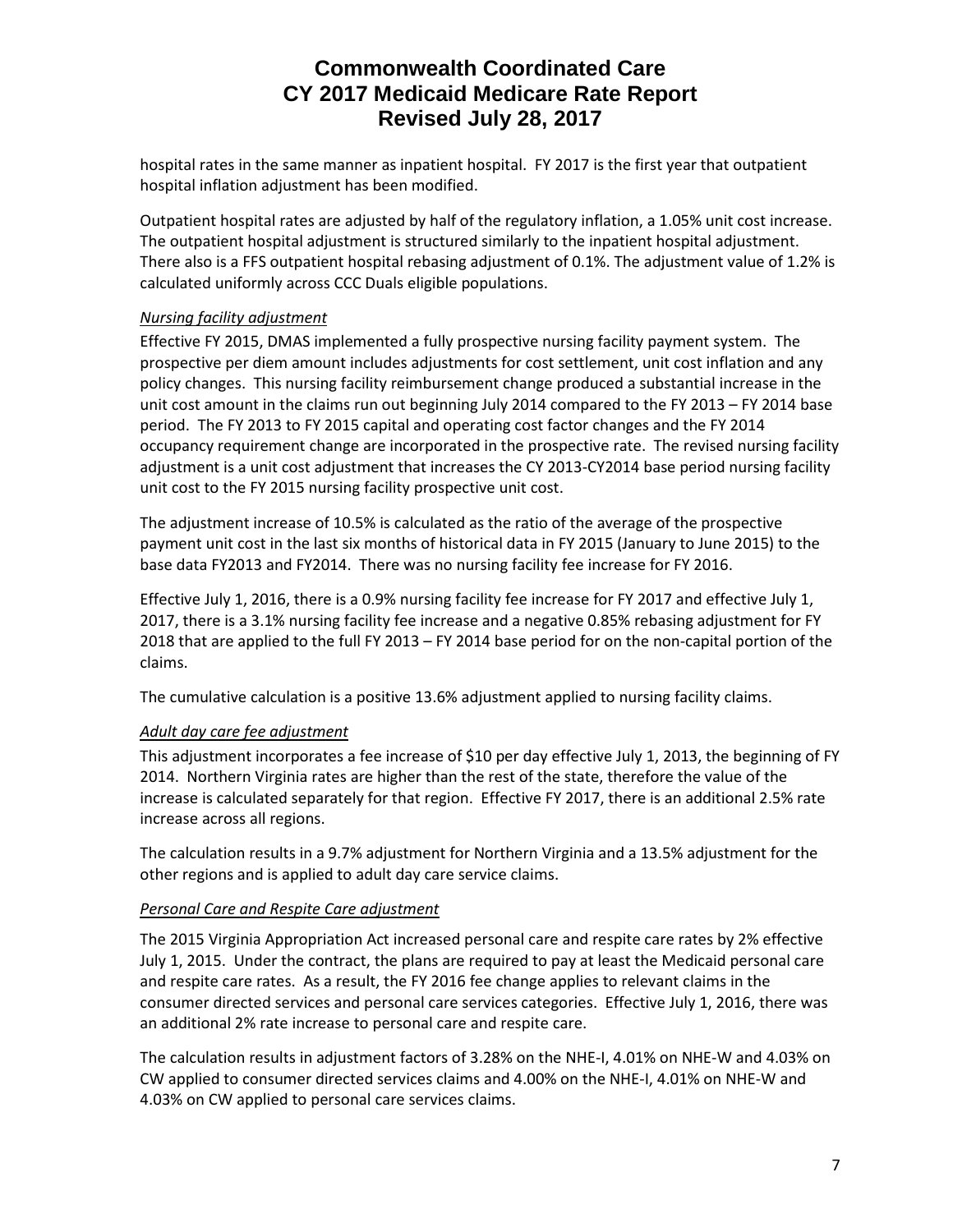#### *Mental health skill-building services adjustment*

DMAS implemented a new policy for Mental Health Skill-Building Services (MHSS) effective December 1, 2013. This is described in the October 31, 2013 DMAS Medicaid Memo to Providers. Because of this policy change, DMAS expected an overall 20% reduction in utilization among the FFS population for Mental Health Skill Building Services. Members enrolled in CCC now receive MH services through the Medicare Medicaid Plans. Review of the DMAS FFS and the Magellan data after the new policy was implemented showed different levels of reduction across the CCC subpopulations.

The adjustments are: -20% for NHE-I, no savings for NHE-W and -3.9% for CW. These reductions are applied to service code H0046 (Mental Health Services, not otherwise specified). The H0046 code was 55% of the NHE I OP Mental Health base dollars, 62.4% of the NHE-W OP Mental Health and 51.8% of the CW OP Mental Health base dollars.

The MHSS adjustment is -11.1% on the NHE-I, 0.0% on NHE-W and -2.0% on CW and is applied to the Physician – OP Mental Health service.

#### *Durable medical equipment fee adjustment*

The 2014 General Assembly session reduced Medicaid fees for the products covered under the Medicare DME competitive bid program to a level based on the average of the competitive bid prices in the three areas of the state in the Medicare DME competitive bid program effective July 1, 2014. This was estimated to result in \$4.9 million in total savings. DMAS estimated that the Medicare competitive bid rates for the targeted DME services are 33% lower than the DMAS FFS Medicaid rates. DMAS provided a list of DME HCPCS codes subject to the Medicare competitive bid program and the average Medicare bid payment rate for the three areas in Virginia that participate in the program. These were used to calculate the dollar cost savings per unit and a savings percentage per affected DME code. This information was applied to the historical claims to determine the proportion of DME claims subject to the fee reduction and the average savings percentage based on the mix of DME codes subject to the savings. Overall, 8.7% of NHE and 6.2% of CW DME claims dollars were for codes subject to the reduction. Savings on this subset are 33.4% and 31.2% respectively.

This results in an adjustment factor reduction of 2.9% for NHE and 1.9% for CW.

## *Incontinence supplies fee adjustment*

DMAS solicited bids for the cost of high volume incontinence supplies, primarily adult diapers and protection pads. The prices offered by the winning bidder were implemented January 1, 2014. When compared to prior DMAS payment rates, the new prices were estimated to produce nearly \$2.7 million in savings, or 33% of the cost of the mix of those supplies. DMAS provided a list of DME incontinence supplies HCPCS codes subject to the bid program and the bid rate for the items. These were used to calculate the dollar cost savings per unit and a savings percentage per affected DME code. This information was applied to the historical claims to determine the proportion of DME claims subject to the incontinence supplies fee reduction and the average savings percentage based on the mix of DME codes subject to the savings. Overall, 21.6% of NHE-I and over half of the NHE-W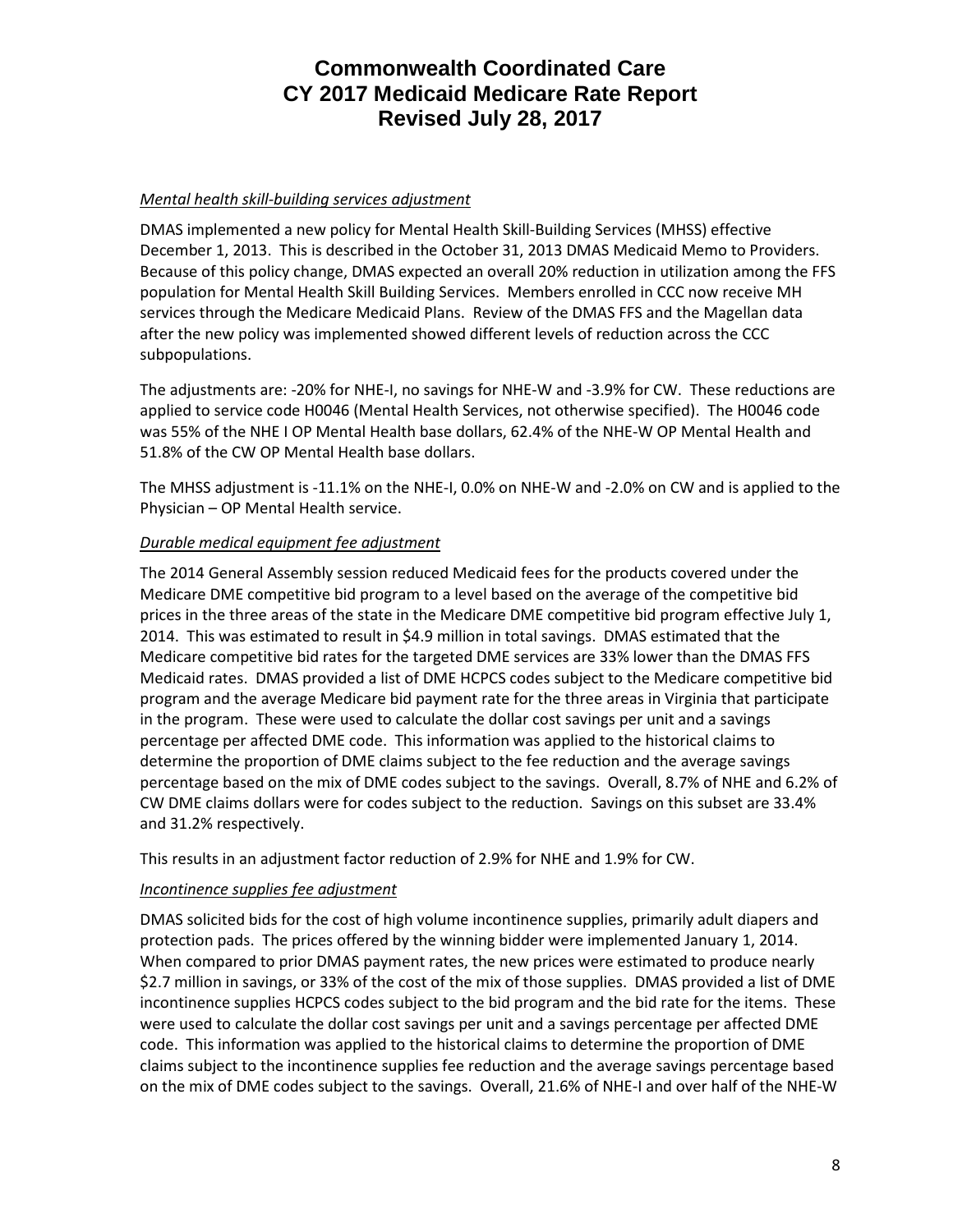and CW DME claims dollars were for incontinence supply codes subject to the reduction. Savings on this subset are 30.4% to 33.8%%

This results in adjustment factor reduction that ranges from 6.6% to 17.0%.

#### *Lab fee adjustment*

The Virginia General Assembly approved budget includes a 12% reduction to lab fees (\$2.1 million in FFS savings) effective July 1, 2014. The 12% reduction was chosen to match the payment rates already in place for the Medallion 3.0 plans. Therefore, this adjustment is applied to any rates based on FFS claims data, including the CCC dual population.

#### *ER Triage adjustment*

The 2015 General Assembly final Budget conference report eliminated ER triage for physician services. Current DMAS FFS policy applies ER Triage review only to Level III ER claims. If a case is determined to have insufficient documentation of medical necessity for an emergency, DMAS could reduce the physician payment to an all-inclusive rate of \$22.06 for the code 99283 instead of paying the physician fee of \$43.57 plus ancillaries. Eliminating the ER Triage review will increase the Level III ER payment to physicians by the difference in the triage amount and the physician fee for 99283plus the average amount of ancillary services billed on those claims.

The ER Triage adjustment reflects the additional amount estimated to cover the cost of discontinuing Level III Triage review and paying such claims at the average fee for CPT code 99283, plus the average of the ancillary payments that are associated with the claim. The historical base FFS data was analyzed in order to identify the number of Level III ER claims paid at the ER Triage level and was re-priced to reflect DMAS FFS average cost of a Level III professional claim paid in full at \$43.57. Triage claims repriced to Level III claims for CW is approximately \$12,691. There were very few triage claims for NHE-W and NHE-I. When repriced to Level III, the estimated increase is \$1,100. The adjustment is very small because Medicare is the primary payer for the vast majority of ER claims.

The ER Triage adjustment is 0.07% on the NHE-I, 0.01% on NHE-W and 0.45% on CW and is applied to the Physician – Other Practitioner, Physician - PCP, and Physician – Specialist claims.

## *RBRVS rebasing adjustment*

Each year DMAS adjusts physician rates consistent with the Medicare RBRVS update in a budget neutral manner based on funding. Up until recently, the update was based solely on DMAS FFS data. Plans reported that the rebasing is not cost neutral to their operations and that the impact on them varies. Therefore, the analysis was revised and the DMAS update now uses both FFS and MCO data. The FY 2017 DMAS analysis used FFS and the MCO data, as repriced to the DMAS physician fee schedule. Claims covered all professional providers, including physicians, nurse practitioners, psychologists, therapists, opticians, and federally qualified health centers and the full range of CPT codes from 10000 to 99499. The new physician rates for FY 2018 result in a 0.19% decrease to the MCO experience and a 0.71% increase to the FFS experience. Other codes, such as J codes for drugs administered in an office setting and anesthesia-related codes that are grouped in the professional service categories, are excluded from the adjustment.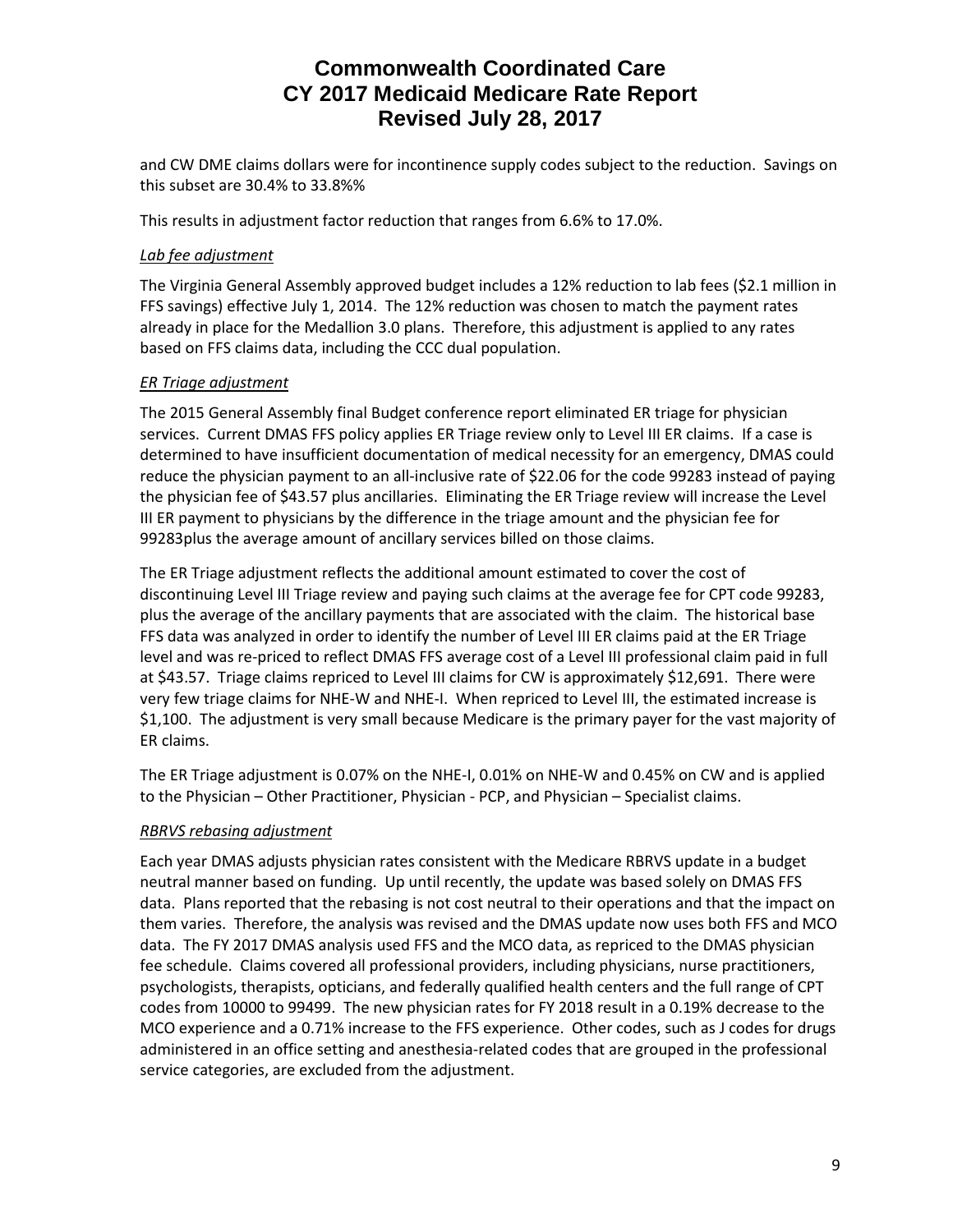The FFS professional fee adjustment is approximately 0.7%. The adjustment value is calculated separately for NHE-I, NHE-W, and CW.

## *Home Health and Rehab adjustment*

Effective July 1, 2016, there is an increase to the fee schedule for home health care and outpatient rehabilitation agencies. The FY 2017 inflation adjustments are a 1.7% increase to home health care and a 2.1% increase to outpatient rehabilitative agency. Effective July 1, 2017, there is an additional increase to the fee schedule for home health care and outpatient rehabilitation agencies. The FY 2018 inflation adjustments are a 1.15% increase to home health care and a 1.35% increase to outpatient rehabilitation agency. DMAS provided a list of outpatient rehabilitative procedure codes and the provider class subject to the fee schedule inflation adjustment. The identified claims are under Physician – Other practitioner service line.

The calculation results in adjustment factors of 0.0% on the NHE-I, 1.4% on NHE-W and 1.4% on CW applied to home health services claims and 0.04% on the NHE-I, 0.01% on NHE-W and 0.05% on CW applied to Physician – Other Practitioner claims.

## *Non-emergency transportation adjustment*

Non-emergency transportation (NET) services were contracted to a broker during the historical data period under a capitated payment methodology, and utilization is not captured in the DMAS FFS claims. The non-emergency transportation adjustment is based on the full cost, including both the service and administrative costs, of the accepted transportation vendor bid that was effective January 1, 2016. The non-emergency transportation adjustment is calculated separately for the Nursing Home Eligible – Institutional (NHE-I), Nursing Home Eligible – Waiver (NHE-W) and Community Well (CW) populations.

The accepted bid for the ABAD nursing home population who reside in the nursing facility (NHE-I) is a statewide rate of \$82.46 PMPM and the bid for the ABAD age over 21 population (NHE-W and CW) is a statewide rate of \$31.80 PMPM. These rates are added to the overall cost for each subpopulation.

## *DMAS FFS administrative adjustment*

The 0.49% administrative factor is the estimated cost of DMAS staff and monitoring activities for the existing FFS programs that will be transferred to the participating health plans. The percentage is based on the estimated percentage cost of Medicare claims processing included in the Medicare standardized FFS county rates as a proxy for DMAS claims processing costs and the DMAS estimate of Medicaid administrative cost for prior authorizations attributed to the dual eligibles who participate in the Demonstration. Because Demonstration requirements mandate that only current Medicaid expenditures related to the eligible population may be included in the capitation payments, there is no adjustment for costs related to administrative functions that the health plans will perform but are not currently performed by DMAS.

## *Trend Adjustments*

The data used for the incurred by not reported (IBNR) and trend calculations reflect experience for the period FY 2012 through FY 2014. Data for FY 2013 to FY 2014 are used to evaluate the base period trend and an additional year of data, FY 2012 with run out through FY 2015, are used to develop contract period projected trend.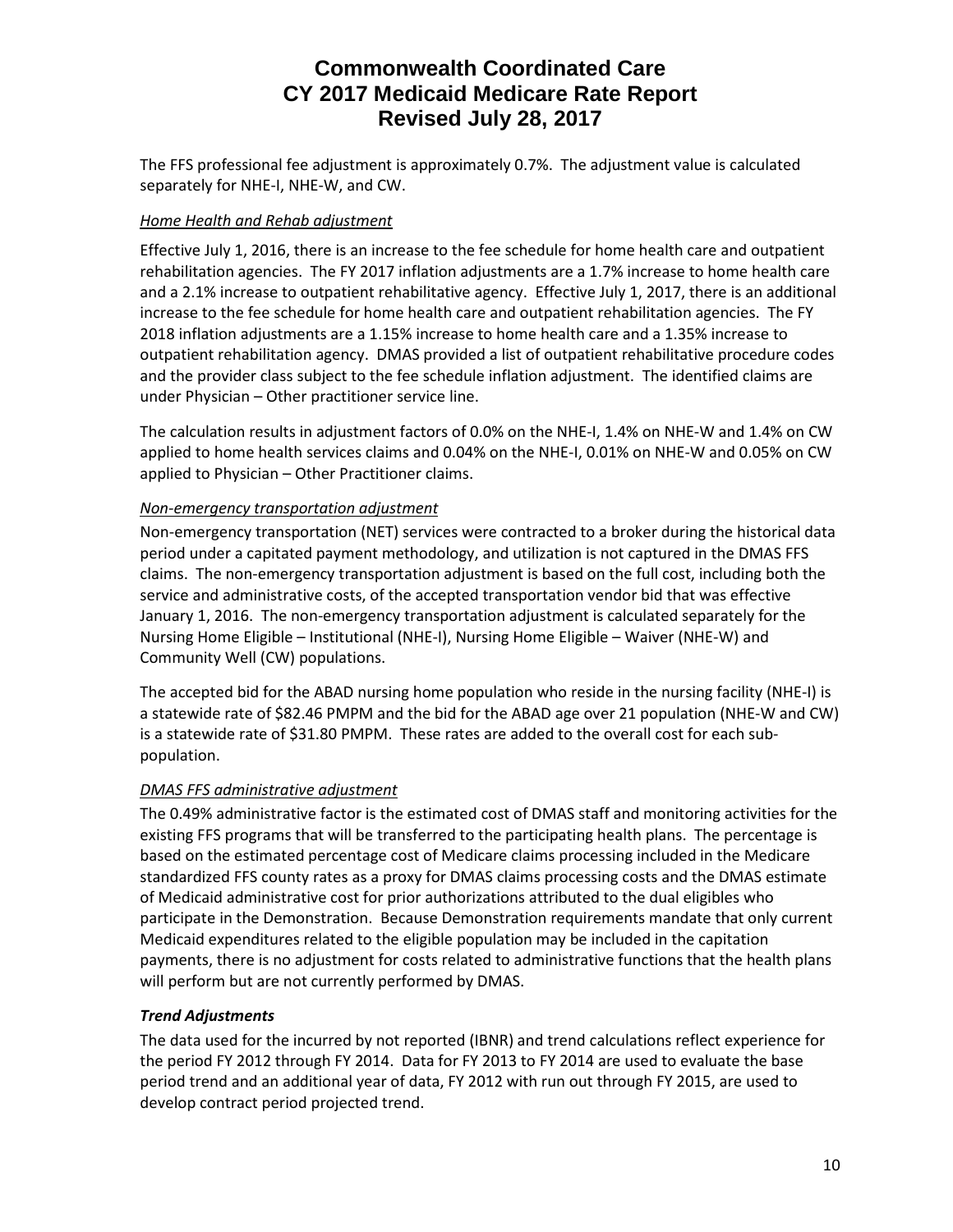For services with fee increases reflected in the adjustments described in the previous section, the contract period trend is in addition to the planned cost per unit increase. The trend rates used reflect utilization and rate increases when additional legislative cost increases or decreases have been applied and represent PMPM increases otherwise. Specifically, the trend models are adjusted for the fee increases or decreases that occurred during the historical base period. Adjustments to the historical data before the analysis of trend were applied to both the Nursing Home Eligible and the Community Well trends and are presented in the following table.

| Table 2. Summary of Adjustments to Trend |                      |                                                     |  |  |  |  |
|------------------------------------------|----------------------|-----------------------------------------------------|--|--|--|--|
| <b>Category of Service</b>               | <b>Time Period</b>   | Adjustment                                          |  |  |  |  |
| <b>HCBS</b>                              | Jul 2012 - Jun 2013  | ALL<br>0.990                                        |  |  |  |  |
|                                          | Jul 2013 - Jul 2015  | 0.990 NHE-I<br>0.987 NHE-W<br><b>CW</b><br>0.990    |  |  |  |  |
| Mental Health / Substance Abuse          | Dec 2013 - Jul 2015  | 1.239<br>NHF-I<br>1.000 NHE-W<br>1.043<br><b>CW</b> |  |  |  |  |
| Ancillary/Other                          | Jul 2012 - Dec 2013  | NHF-I<br>0.988<br>1.000 NHE-W<br>0.996<br><b>CW</b> |  |  |  |  |
|                                          | Jan 2014 - June 2014 | 1.038 NHE-I<br>1.273 NHF-W<br>1.264<br><b>CW</b>    |  |  |  |  |
|                                          | Jul 2014 – Jul 2015  | 1.072 NHE-I<br>1.303 NHE-W<br>1.295<br><b>CW</b>    |  |  |  |  |

Annual trend rates must be applied to move the historical data from the midpoint of the data period (July 1, 2013) to the midpoint of the contract period (June 30, 2017), for a total trend of 48 months.

The following tables show the IBNR and trend factors that have been applied to the adjusted historical base data for the data and contract phases and separately for each sub-population. Calculation of applied trend incorporates patient payments for nursing facility and HCBS services. The cost and utilization of drugs that are now covered under Medicare Part D were removed from the pharmacy contract period trend development. Review of the residual Medicaid only Inpatient, Outpatient/ER, showed substantial fluctuation on a small utilization base for all the sub-populations. These Medicaid only data and contract period trends have been set to equal the trends developed for the ABAD population in the Medallion 3.0 program. All other data period and contract period trend values use the CCC Duals data.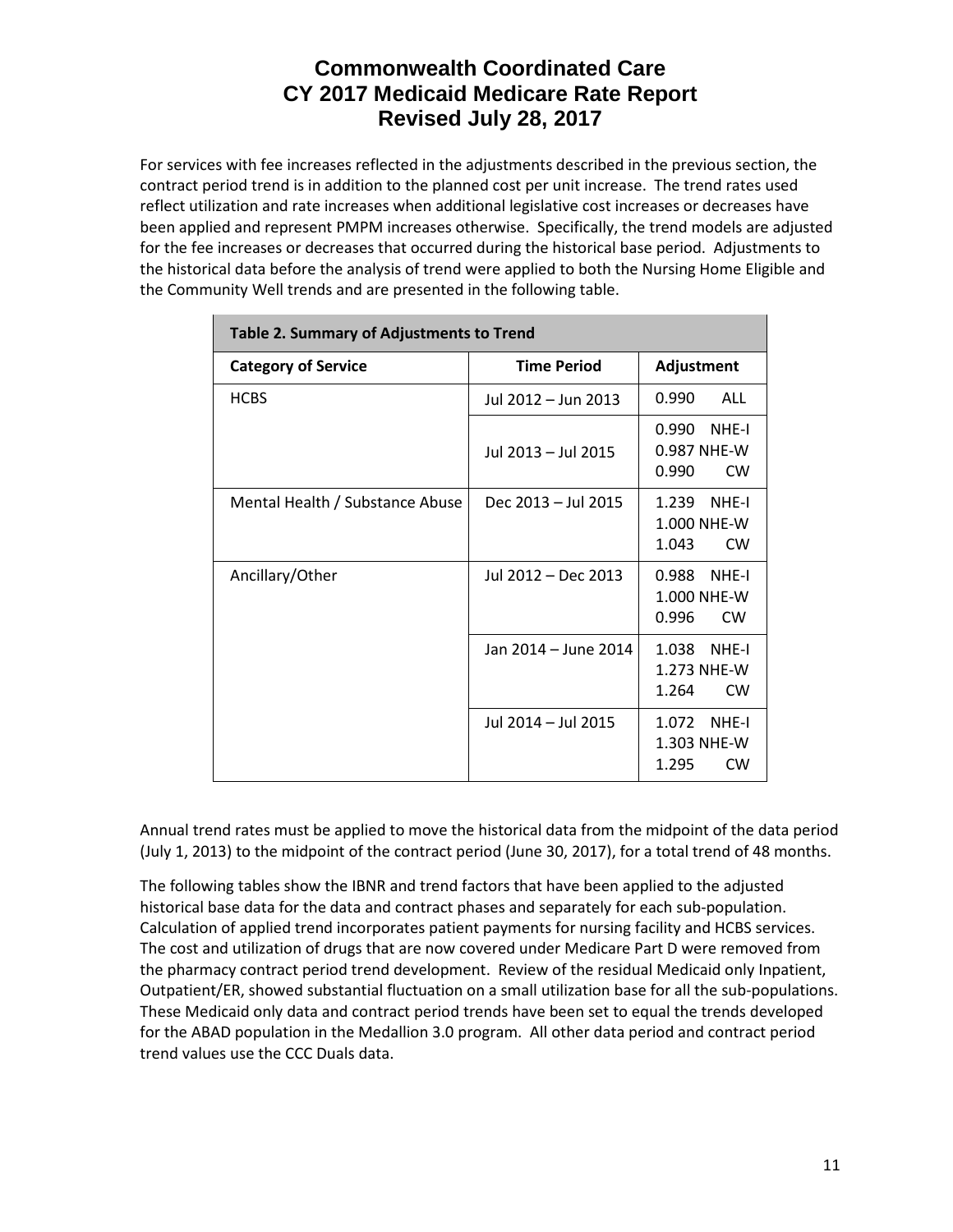| <b>Table 3. Summary of IBNR Adjustments</b> |                            |              |                       |  |  |  |  |
|---------------------------------------------|----------------------------|--------------|-----------------------|--|--|--|--|
| <b>Category of Service</b>                  | <b>NHE - Institutional</b> | NHE - Waiver | <b>Community Well</b> |  |  |  |  |
| Inpatient                                   | 0.1%                       | 0.0%         | 0.3%                  |  |  |  |  |
| Outpatient/ER                               | 0.0%                       | 0.0%         | 0.5%                  |  |  |  |  |
| Physician/Professional                      | 0.0%                       | 0.0%         | 0.0%                  |  |  |  |  |
| Pharmacy                                    | 0.0%                       | 0.0%         | 0.0%                  |  |  |  |  |
| <b>Nursing Facility</b>                     | 0.0%                       | 0.0%         | 0.0%                  |  |  |  |  |
| <b>HCBS/Home Health Care</b>                | 0.0%                       | n/a          | 0.0%                  |  |  |  |  |
| HCBS/Home Health Care -<br>CD Only          | n/a                        | 0.0%         | n/a                   |  |  |  |  |
| HCBS/Home Health Care -<br>without CD       | n/a                        | 0.0%         | n/a                   |  |  |  |  |
| Mental Health/<br>Substance Abuse           | 0.0%                       | 0.0%         | 0.0%                  |  |  |  |  |
| Ancillary/Other                             | 0.0%                       | 0.0%         | 0.0%                  |  |  |  |  |
| Medicare Crossover                          | $-0.2%$                    | 0.0%         | 0.0%                  |  |  |  |  |
| <b>Weighted Average</b>                     | 0.0%                       | 0.0%         | 0.0%                  |  |  |  |  |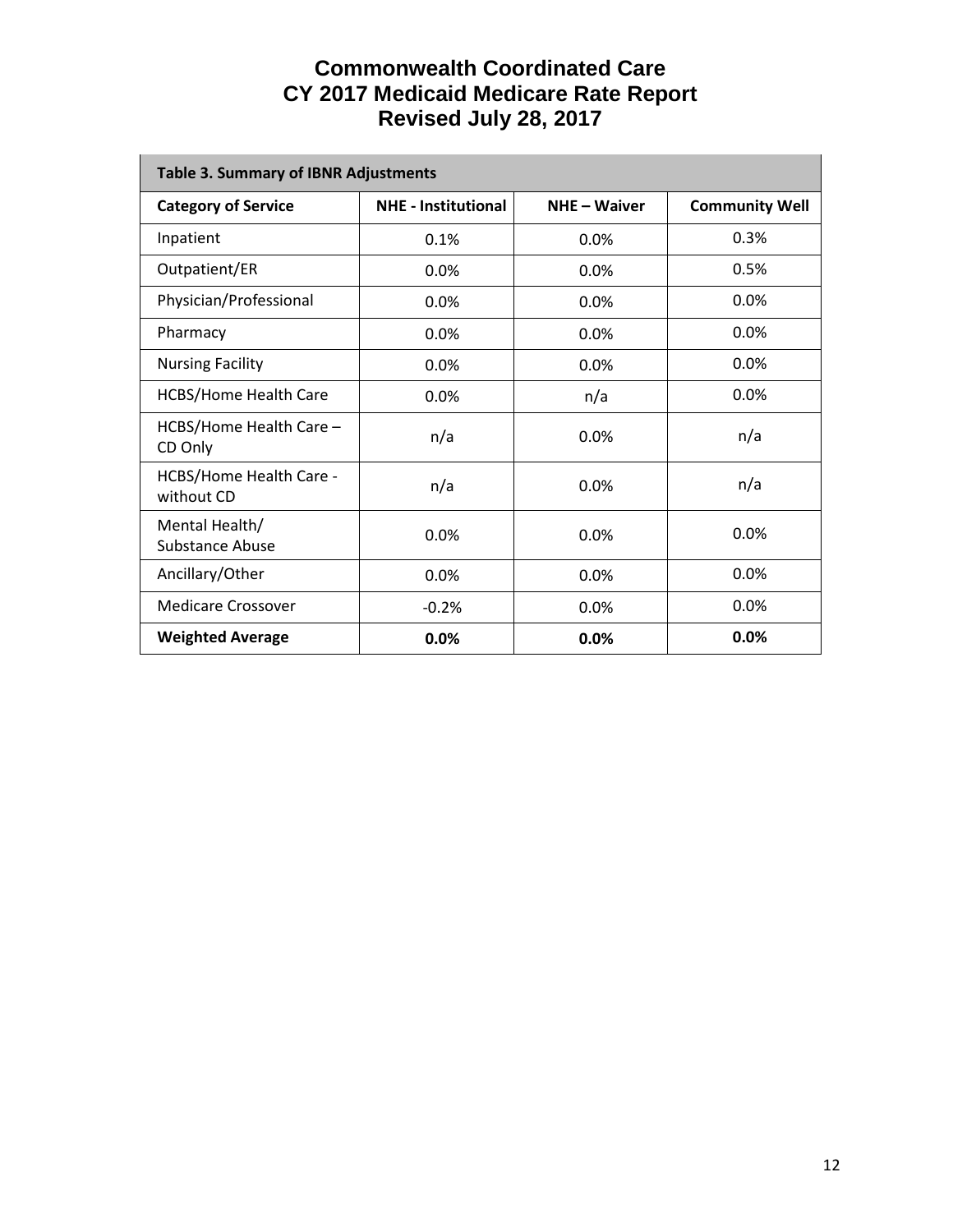| <b>Table 4. Summary of Trend Adjustments</b> |                                                   |                              |                              |  |  |  |
|----------------------------------------------|---------------------------------------------------|------------------------------|------------------------------|--|--|--|
|                                              | <b>NHE - Institutional</b><br><b>NHE - Waiver</b> |                              | <b>Community Well</b>        |  |  |  |
| <b>Category of Service</b>                   | <b>Total Trend</b><br>Factor                      | <b>Total Trend</b><br>Factor | <b>Total Trend</b><br>Factor |  |  |  |
| Inpatient                                    | 1.1218                                            | 1.1218                       | 1.1218                       |  |  |  |
| Outpatient/ER                                | 1.0909                                            | 1.0909                       | 1.0909                       |  |  |  |
| Physician/<br>Professional                   | 1.4211                                            | 1.5524                       | 0.8480                       |  |  |  |
| Pharmacy                                     | 0.9390                                            | 0.9610                       | 0.8640                       |  |  |  |
| <b>Nursing Facility</b>                      | 1.0075                                            | 1.0075                       | 0.9590                       |  |  |  |
| HCBS/<br><b>Home Health Care</b>             | 1.1456                                            | n/a                          | 0.9396                       |  |  |  |
| HCBS/Home Health Care -<br>CD only           | n/a                                               | 1.6318                       | n/a                          |  |  |  |
| HCBS/Home Health Care -<br>without CD        | n/a                                               | 0.9890                       | n/a                          |  |  |  |
| Mental Health/Substance<br>Abuse             | 0.9710                                            | 1.3057                       | 1.1583                       |  |  |  |
| Ancillary/Other                              | 0.8810                                            | 1.0660                       | 1.1503                       |  |  |  |
| <b>Medicare Crossover</b>                    | 1.0683                                            | 1.0118                       | 1.2176                       |  |  |  |
| <b>Weighted Average</b>                      | 1.0086                                            | 1.1382                       | 1.1348                       |  |  |  |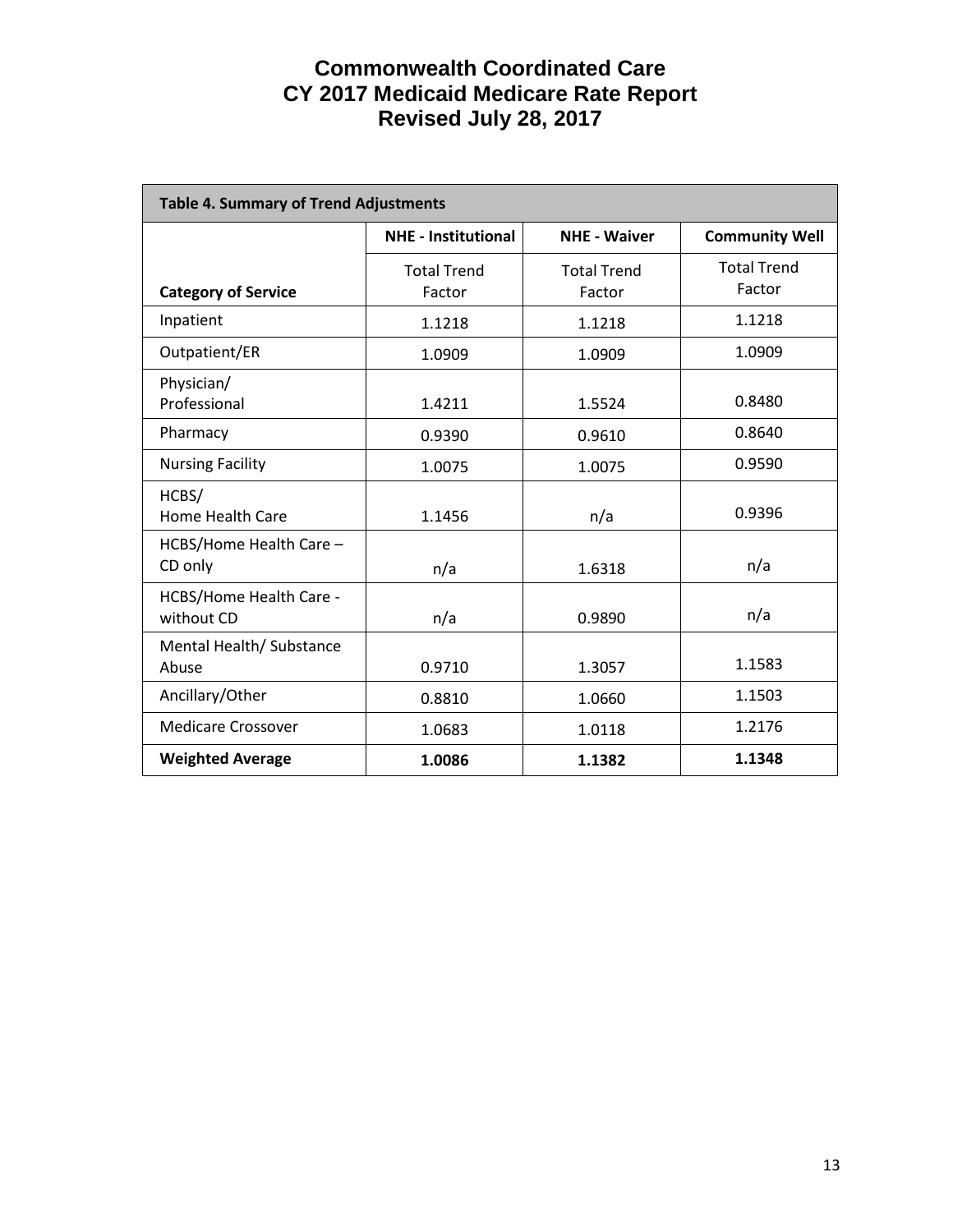### *Blended Nursing Home Eligible Medicaid Capitation Rates and the Member Enrollment Mix Adjustment*

The NHE population is a combination of the NHE-Institutional and the NHE-Waiver populations. The adjusted and trended rates for these two populations are blended using the eligible member month distribution for June 2016 of 40% NHE-I and 60% NHE-W.

Table 5 presents the NHE blended rates effective July 1, 2017 – December 31, 2017. The blended NHE rates will be revised over the period of the Demonstration to pay health plan specific rates within each region that reflect the actual proportion of NHE-I and NHE-W members enrolled in each plan. This Member Enrollment Mix Adjustment (MEMA) adjustment is intended to minimize the risk due to actual plan enrollment that diverges from the Demonstration population average mix for any one plan and to adjust to the changes in enrollment mix over the course of the Demonstration. DMAS has adopted the MEMA policy recommendations described in a memo dated September 30, 2013. It is available on the DMAS website at

http://www.dmas.virginia.gov/Content\_atchs/altc/cntct-mmfa\_cr3.pdf

| Table 5. CT 2017 Dictiucu Nursing Home Engible-msututional and Nursing Home Engible-Walver |              |                     |                      |                       |            |                                  |                           |  |
|--------------------------------------------------------------------------------------------|--------------|---------------------|----------------------|-----------------------|------------|----------------------------------|---------------------------|--|
|                                                                                            |              |                     |                      |                       |            |                                  |                           |  |
| Sub-<br>Population                                                                         | Age<br>Group | Central<br>Virginia | Northern<br>Virginia | Southwest/<br>Roanoke | Tidewater  | Western/<br>Charlottes-<br>ville | <b>CY 2017</b><br>Average |  |
| <b>Nursing</b><br>Home                                                                     | Age 21-64    | \$5,226.00          | \$6,485.81           | \$5,354.95            | \$5,264.42 | \$4,756.80                       | \$5,410.17                |  |
| Eligible-<br>Institutional                                                                 | Age 65+      | \$5,296.24          | \$6,359.00           | \$5,101.86            | \$5,108.22 | \$5,133.83                       | \$5,351.25                |  |
| <b>Nursing</b><br>Home                                                                     | Age 21-64    | \$2,694.38          | \$3,461.27           | \$2,567.05            | \$2,661.99 | \$2,646.60                       | \$2,750.12                |  |
| Eligible-<br>Waiver                                                                        | Age 65+      | \$2,508.33          | \$3,453.66           | \$2,330.78            | \$2,457.73 | \$2,257.03                       | \$2,753.82                |  |
| <b>Nursing</b>                                                                             | Age 21-64    | \$3,262.99          | \$4,325.92           | \$3,220.12            | \$3,260.29 | \$3,155.17                       | \$3,381.33                |  |
| Home<br>Eligible                                                                           | Age 65+      | \$3,821.42          | \$4,246.81           | \$4,022.33            | \$3,621.19 | \$3,790.07                       | \$3,911.24                |  |
|                                                                                            | Average      | \$3,690.36          | \$4,257.15           | \$3,829.35            | \$3,531.42 | \$3,639.65                       | \$3,796.43                |  |

**Table 5. CY 2017 Blended Nursing Home Eligible-Institutional and Nursing Home Eligible-Waiver**

Note: Weighted Averages are based on June 2016 Member Month Distribution.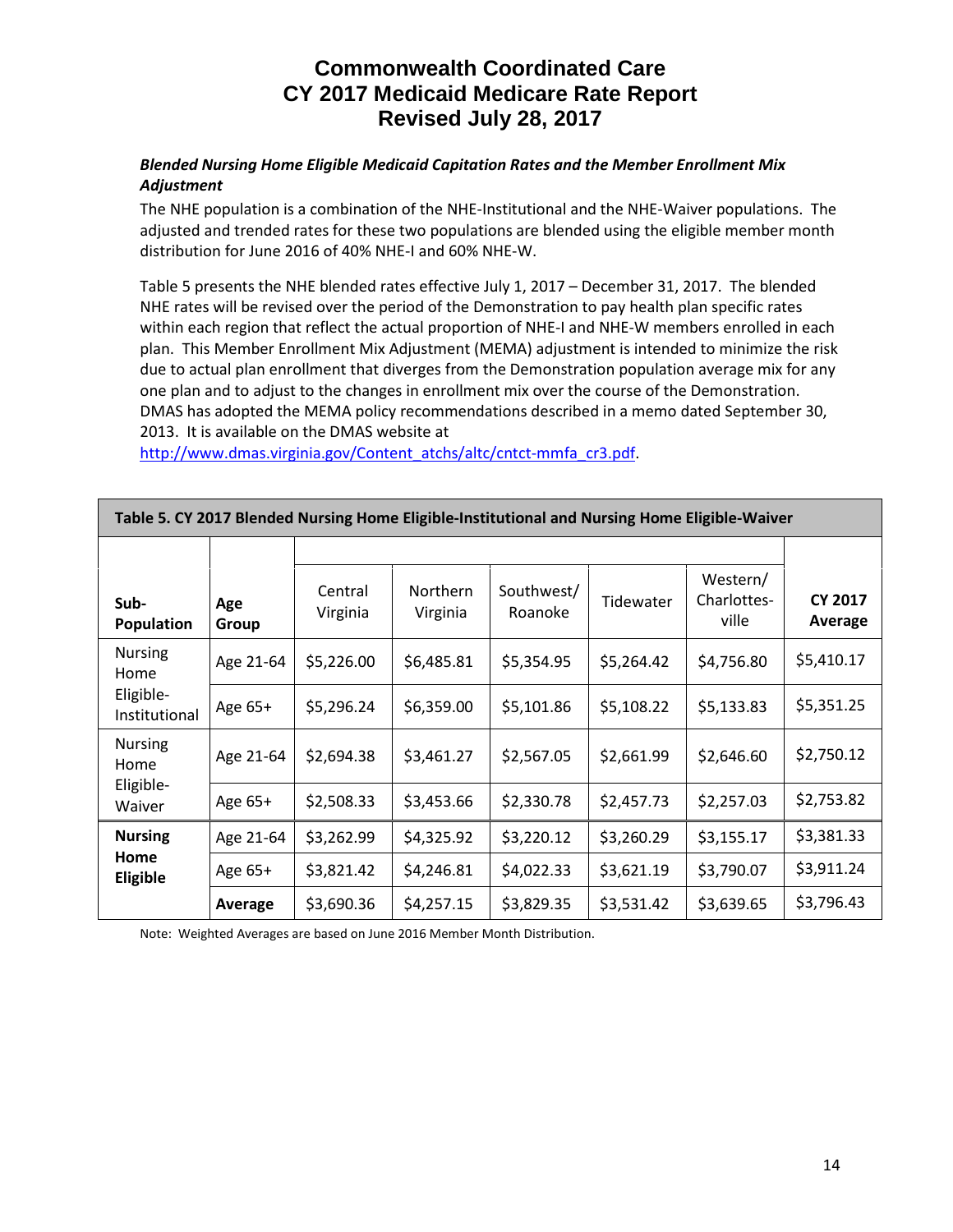### *Base Medicaid Capitation Rates*

The CY17 base capitation rates for the blended NHE and CW prior to the third year savings adjustment are presented in Table 6.

| Table 6. CY 2017 Dual Demonstration Base Capitation Rates Prior to 2% Savings, ARTS Adjustment, and |
|-----------------------------------------------------------------------------------------------------|
| <b>3% Quality Withhold</b>                                                                          |

| Sub-<br>Population      | Age<br>Group | Central<br>Virginia | <b>Northern</b><br>Virginia | Southwest/<br>Roanoke | Tidewater  | Western/<br>Charlottes-<br>ville | <b>CY 2017</b><br>Average |
|-------------------------|--------------|---------------------|-----------------------------|-----------------------|------------|----------------------------------|---------------------------|
| <b>Nursing</b>          | Age 21-64    | \$3,262.99          | \$4,325.92                  | \$3,220.12            | \$3,260.29 | \$3,155.17                       | \$3,381.33                |
| Home<br>Eligible*       | Age 65+      | \$3,821.42          | \$4,246.81                  | \$4,022.33            | \$3,621.19 | \$3,790.07                       | \$3,911.24                |
|                         | Average      | \$3,690.36          | \$4,257.15                  | \$3,829.35            | \$3,531.42 | \$3,639.65                       | \$3,796.43                |
| Community               | Age 21-64    | \$415.66            | \$340.99                    | \$429.80              | \$346.98   | \$270.01                         | \$377.55                  |
| Well                    | Age 65+      | \$238.15            | \$150.54                    | \$292.63              | \$220.60   | \$235.92                         | \$200.45                  |
|                         | Average      | \$329.50            | \$184.42                    | \$374.58              | \$284.76   | \$254.23                         | \$274.53                  |
| <b>Weighted Average</b> |              | \$1,786.91          | \$1,416.33                  | \$1,906.24            | \$1,597.99 | \$1,766.18                       | \$1,659.66                |

Note: Weighted Averages are based on June 2016 Member Month Distribution

\*NHE rates will be adjusted by MEMA calculations over the time period of the Demonstration.

## *MOU Savings Adjustment*

The MOU signed by the Commonwealth of Virginia and the Centers for Medicare and Medicaid Services establishes annual savings assumptions for the Virginia Medicare-Medicaid Financial Alignment Demonstration. First year savings, to cover the period CY 2014 and CY 2015, were 1%. The original MOU established CY 2016 savings at 2% and CY 2017 savings at 4%. However, DMAS submitted a request to CMS that the CY 2016 savings adjustment remain at 1% rather than increase to 2%, as in the terms of the original MOU. In early January 2016, CMS notified DMAS that it approved the reduction to the savings adjustment. As a result, the CY 2016 savings adjustment remained at 1% and is 2% for CY 2017.

The third year MOU savings of 2% is included in the Medicaid component of the capitation rates.

## *Addiction Rehabilitation and Treatment Services (ARTS) Adjustment*

The 2017 Virginia budget authorized DMAS to restructure its Addiction and Recovery Treatment Services to more effectively address the opioid epidemic. This initiative includes adding inpatient services for Substance Use Disorder and increasing rates significantly for key services. DMAS is implementing this initiative April 1, 2017 and is working closely with MCOs and providers to build a provider network for ARTS and to increase utilization. ARTS services will be available to members in all of the DMAS managed care programs, including Medallion 3.0, FAMIS, FAMIS Moms, CCC Duals and CCC Plus.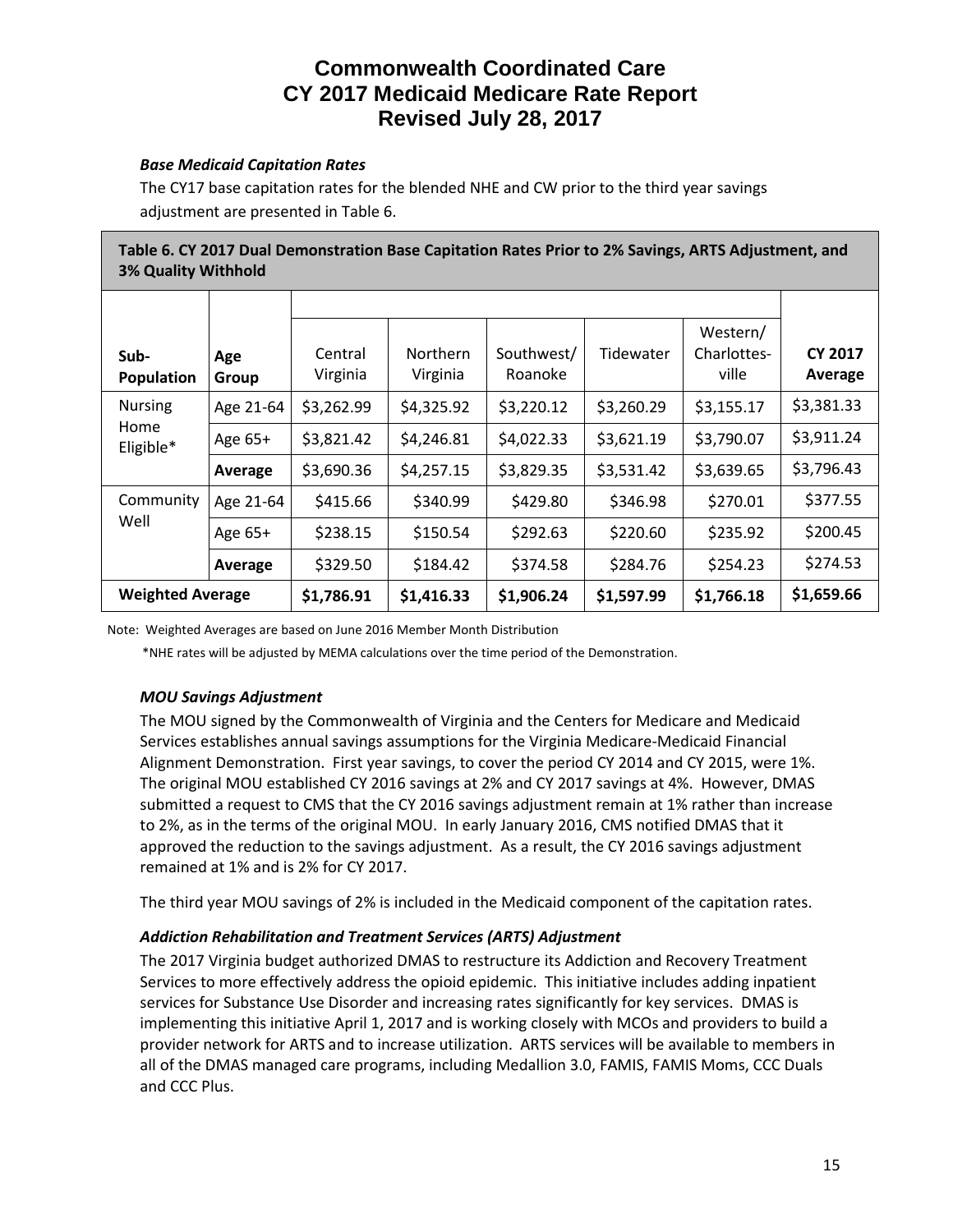The Virginia budget appropriated additional funds for FY 2017 and FY 2018 for the new services, higher rates, and care coordination by MCOs and assumed some increase in utilization. DMAS expects additional utilization growth in future fiscal years.

The starting point for the medical component of the adjustment for CCC Duals for the CY17 rates is the \$16.3 million appropriation for FY 2018 that is allocated across all managed care populations with enrollees eligible for the ARTS services. The administrative component is calculated based on the FY 2018 ARTS administrative allocation of \$700,000. There was a revision to the original ARTS adjustment to reflect the cost of substance abuse services currently paid under Fee for Service that will now be covered in the Medallion 3.0 and CCC Plus programs. Estimated annual expenditure for these medical services is approximately \$2.6 million. This is added to the \$15.6 million in new ARTS funding for FY 2018. These FFS paid services have already been included in CCC Duals rate development, so the CCC Duals adjustment is limited to their share of the new ARTS funding.

DMAS provided a list of diagnosis codes to identify the target population. The potentially eligible population includes individuals in managed care and those currently in Medicaid FFS who will be enrolled in CCC Plus, but excludes individuals in the Technology Assisted waivers. ARTS eligible members were identified as those who incur claims with any of the substance abuse disorder diagnoses. After the prevalence was determined by population group, that percentage was adjusted for the estimated ARTS utilization factor for each population. The utilization factors were developed by DMAS program staff and varied by age and population group,

Multiplying the prevalence and the expected utilization rates produced an estimate of the ARTS participation factor for each eligible population. These values were used to allocate the medical and the administrative components of the funding per ARTS participant.

The adjustment value is \$0.10 PMPM for NHE-I, \$1.98 PMPM for NHE-W, and \$3.06 PMPM for CW.

## *Quality Withhold adjustment*

The actual rates paid monthly to the health plans equal the final rates minus a quality withhold. Plans may earn back the "withheld" amount if they fully meet the quality criteria. There are two additional exhibits to reflect the quality withhold adjustment and the monthly rates that will actually be paid to the MMPs. The quality withhold was 1% in Demonstration Year One (2014-2015), 2% in Demonstration Year Two (2016) and will be 3% in Demonstration Year Three (2017).

The quality withhold adjustment for 2017 of 3% is included in the Medicaid component of the capitation rates.

#### *Summary Capitation Rates*

The resulting Medicaid capitation rates for CY 2017 are presented in Table 7. These incorporate the 2% third year savings, ARTS adjustment, and the 3% quality withhold. All averages are weighted by the distribution of member months in June 2016.

A new MEMA will be done effective July 2017 for all regions and establish rates for the remainder of the calendar year based on the enrollment mix for each plan at the beginning of June 2017 in which the NHE Age 21-64 and Age 65 and Over regional blended rates will be revised. These MEMA adjustments will be health plan specific by region.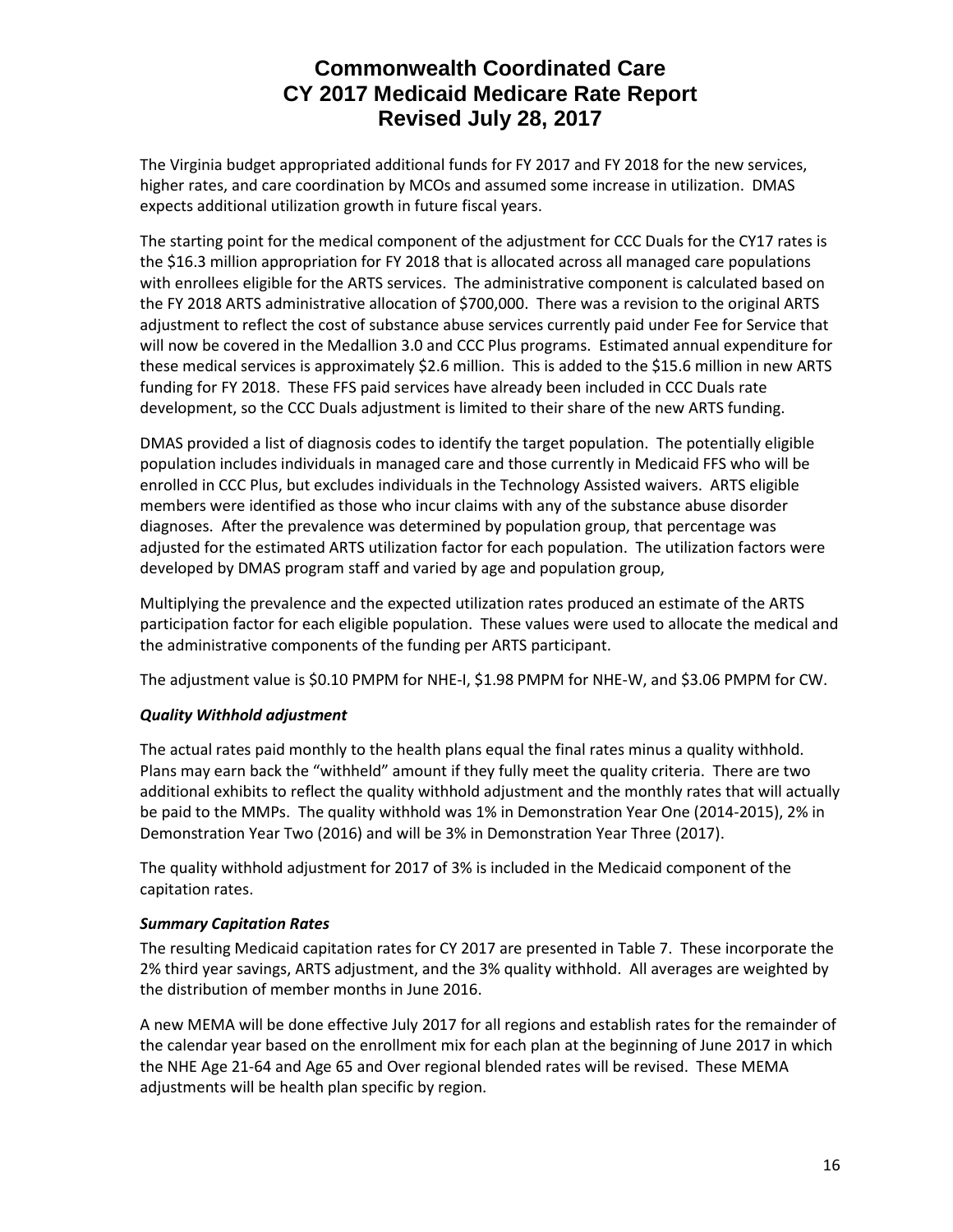| Table 7. CY 2017 Dual Demonstration Capitation Rates with 2% Savings, ARTS Adjustment, and 3% Quality<br>Withhold |              |                     |                             |                       |            |                                  |                           |  |
|-------------------------------------------------------------------------------------------------------------------|--------------|---------------------|-----------------------------|-----------------------|------------|----------------------------------|---------------------------|--|
|                                                                                                                   |              |                     |                             |                       |            |                                  |                           |  |
| Sub-<br><b>Population</b>                                                                                         | Age<br>Group | Central<br>Virginia | <b>Northern</b><br>Virginia | Southwest/<br>Roanoke | Tidewater  | Western/<br>Charlottes-<br>ville | <b>CY 2017</b><br>Average |  |
| <b>Nursing</b>                                                                                                    | Age 21-64    | \$3,102.87          | \$4,113.30                  | \$3,062.12            | \$3,100.31 | \$3,000.38                       | \$3,215.37                |  |
| Home<br>Eligible*                                                                                                 | Age 65+      | \$3,633.71          | \$4,038.10                  | \$3,824.70            | \$3,443.38 | \$3,603.91                       | \$3,719.10                |  |
|                                                                                                                   | Average      | \$3,509.13          | \$4,047.92                  | \$3,641.26            | \$3,358.05 | \$3,460.92                       | \$3,609.96                |  |
| Community                                                                                                         | Age 21-64    | \$398.10            | \$327.11                    | \$411.53              | \$332.81   | \$259.64                         | \$361.87                  |  |
| Well                                                                                                              | Age 65+      | \$229.35            | \$146.07                    | \$281.14              | \$212.67   | \$227.23                         | \$193.52                  |  |
|                                                                                                                   | Average      | \$316.19            | \$178.28                    | \$359.04              | \$273.66   | \$244.63                         | \$263.93                  |  |
| <b>Weighted Average</b>                                                                                           |              | \$1,700.78          | \$1,348.75                  | \$1,814.20            | \$1,521.25 | \$1,681.05                       | \$1,579.89                |  |

Note: \*NHE rates will be adjusted by MEMA calculations over the time period of the Demonstration.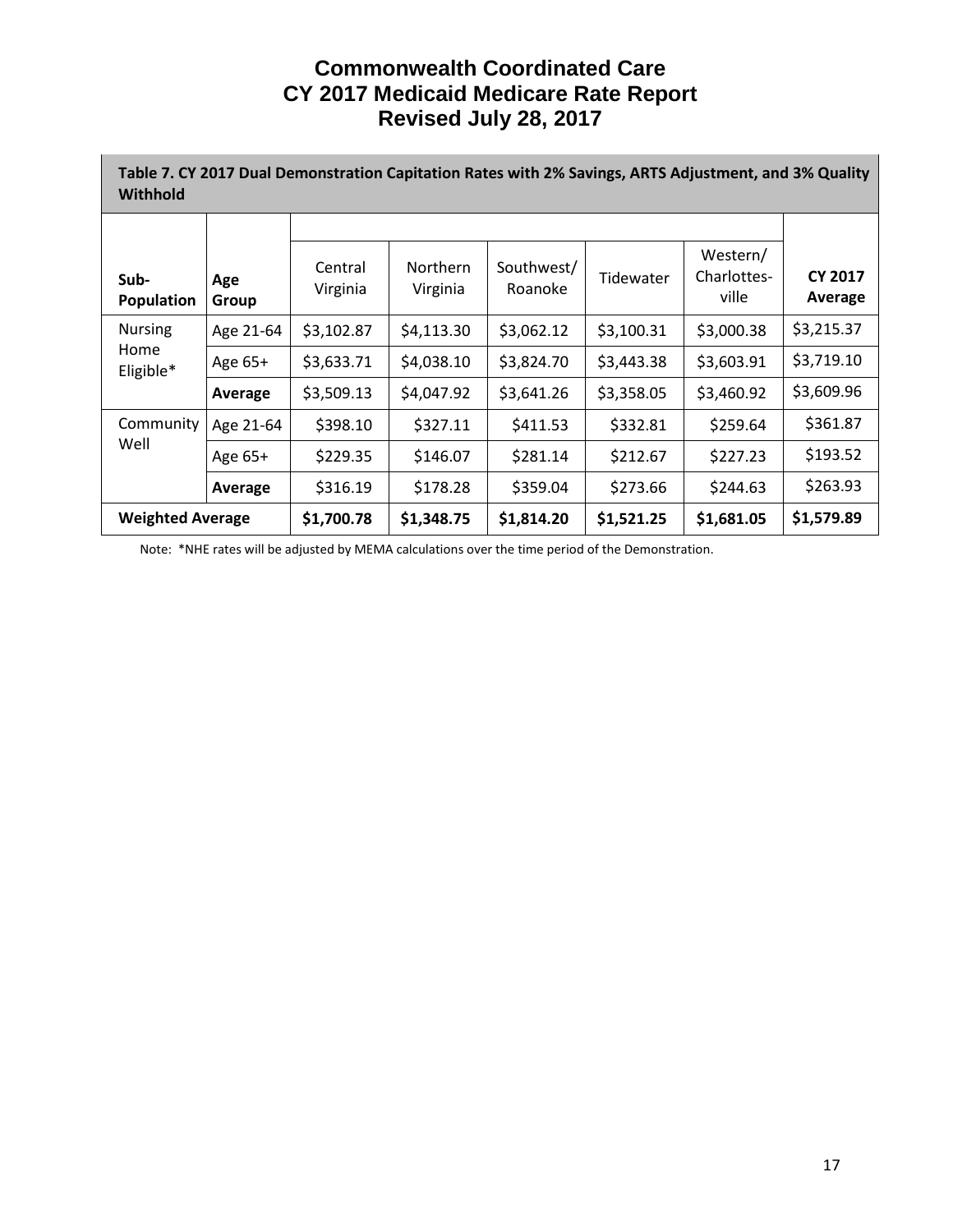A list of the Demonstration counties by region follows in Table 8.

| Table 8. Dual Demonstration County Listing by Region |                             |                                                                                                                                                                                                                                                                                                                                                |                                                                                                                                                                                                                                                                                                                                         |                                                                                                                                                                                                                                                                                     |  |  |
|------------------------------------------------------|-----------------------------|------------------------------------------------------------------------------------------------------------------------------------------------------------------------------------------------------------------------------------------------------------------------------------------------------------------------------------------------|-----------------------------------------------------------------------------------------------------------------------------------------------------------------------------------------------------------------------------------------------------------------------------------------------------------------------------------------|-------------------------------------------------------------------------------------------------------------------------------------------------------------------------------------------------------------------------------------------------------------------------------------|--|--|
| Phase                                                | Region                      |                                                                                                                                                                                                                                                                                                                                                | County                                                                                                                                                                                                                                                                                                                                  |                                                                                                                                                                                                                                                                                     |  |  |
| Phase I                                              | Central Virginia            | Amelia County<br><b>Brunswick County</b><br>Caroline County<br><b>Charles City County</b><br>Chesterfield County<br><b>Colonial Heights City</b><br><b>Cumberland County</b><br>Dinwiddie County<br><b>Emporia City</b><br><b>Essex County</b><br>Franklin City<br>Fredericksburg City<br><b>Goochland County</b><br><b>Greensville County</b> | Hanover County Henrico Petersburg City<br>County<br><b>Hopewell City</b><br>King George County<br>King William County<br>King and Queen County<br>Lancaster County<br>Lunenburg County<br><b>Matthews County</b><br><b>Mecklenburg County</b><br><b>Middlesex County</b><br>New Kent County<br>Northumberland County<br>Nottoway County | Powhatan County<br><b>Prince Edward County</b><br><b>Prince George County</b><br><b>Richmond City</b><br><b>Richmond County</b><br>Southampton County<br>Spotsylvania County<br><b>Stafford County</b><br><b>Surry County</b><br><b>Sussex County</b><br><b>Westmoreland County</b> |  |  |
|                                                      | Tidewater                   | <b>Accomack County</b><br>Chesapeake City<br><b>Gloucester County</b><br><b>Hampton City</b><br>Isle of Wight County<br>James City County                                                                                                                                                                                                      | <b>Newport News City</b><br>Norfolk City<br>Northampton County<br>Poquoson City<br>Portsmouth City<br>Suffolk City                                                                                                                                                                                                                      | Virginia Beach City<br><b>Williamsburg City</b><br><b>York County</b>                                                                                                                                                                                                               |  |  |
|                                                      | Northern<br>Virginia        | Alexandria City<br>Arlington County<br><b>Culpeper County</b><br><b>Fairfax City</b>                                                                                                                                                                                                                                                           | <b>Fairfax County</b><br>Falls Church City<br><b>Fauquier County</b><br>Loudoun County                                                                                                                                                                                                                                                  | Manassas City<br>Manassas Park City<br><b>Prince William County</b>                                                                                                                                                                                                                 |  |  |
| Phase II                                             | Southwest/<br>Roanoke       | <b>Alleghany County</b><br><b>Bath County</b><br><b>Bedford County</b><br><b>Botetourt County</b><br><b>Buena Vista City</b><br>Covington City<br><b>Craig County</b><br>Floyd County                                                                                                                                                          | <b>Franklin County</b><br><b>Giles County</b><br><b>Henry County</b><br><b>Highland County</b><br>Lexington City<br>Martinsville City<br>Montgomery County<br>Patrick County                                                                                                                                                            | Pulaski County<br>Radford City<br>Roanoke City<br>Roanoke County<br>Rockbridge County<br>Salem City<br><b>Wythe County</b>                                                                                                                                                          |  |  |
|                                                      | Western/<br>Charlottesville | <b>Albemarle County</b><br>Augusta County<br><b>Buckingham County</b><br>Charlottesville City<br>Fluvanna County                                                                                                                                                                                                                               | <b>Greene County</b><br>Harrisonburg City<br>Louisa County<br><b>Madison County</b><br><b>Nelson County</b>                                                                                                                                                                                                                             | <b>Orange County</b><br>Rockingham County<br><b>Staunton City</b><br>Waynesboro City                                                                                                                                                                                                |  |  |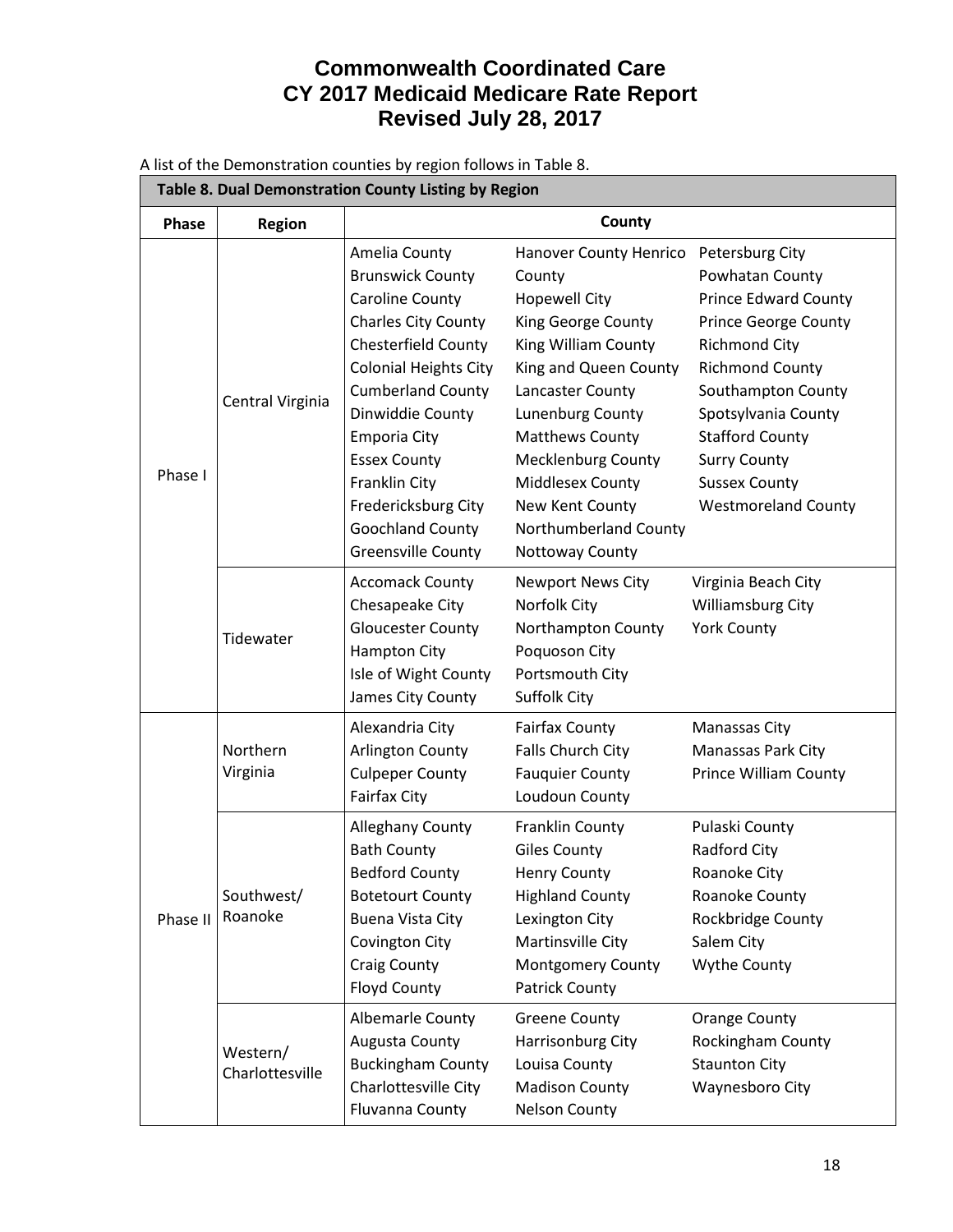#### **III. Medicare Components of the Rate – CY 2017**

#### *Medicare A/B Services*

CMS has developed baseline spending (costs absent the Demonstration) for Medicare A and B services using estimates of what Medicare would have spent on behalf of the enrollees absent the Demonstration. With the exception of specific subsets of enrollees as noted below, the Medicare baseline for A/B services is a blend of the Medicare Fee-for-Service (FFS) Standardized County Rates, as adjusted below, and the Medicare Advantage projected payment rates for each year, weighted by the proportion of the target population that would otherwise be enrolled in each program in the absence of the Demonstration. The Medicare Advantage baseline spending includes costs that would have occurred absent the Demonstration, such as quality bonus payments for applicable Medicare Advantage plans.

Both baseline spending and payment rates under the Demonstration for Medicare A/B services are calculated as PMPM standardized amounts for each Demonstration county. Except as otherwise noted, the Medicare A/B portion of the baseline is updated annually based on the annual FFS estimates and benchmarks released each year with the annual Medicare Advantage and Part D rate announcement, and Medicare Advantage bids (for the applicable year or for prior years trended forward to the applicable year) for products in which potential Demonstration enrollees would be enrolled absent the Demonstration.

## *Medicare A/B Baseline Incorporating Medicare A/B FFS Baseline and Medicare Advantage Component*: CY 2017 Medicare A/B Baseline County rates are provided below.

The rates represent the weighted average of the CY 2017 FFS Standardized County Rates, updated to incorporate the adjustments noted below, and the Medicare Advantage projected payment rates for CY 2017, based on the expected enrollment of beneficiaries from Medicare FFS and Medicare Advantage prior to the demonstration start at the county level.

**Please Note:** *In CY 2016, CMS updated the Medicare A/B baseline rate to better align Commonwealth Coordinated Care program Plan payments with Medicare fee-for-service costs, by offsetting underprediction in the CMS-HCC risk adjustment model for full-benefit dual eligible beneficiaries in the community. In CY 2017 CMS will implement a new HCC risk adjustment model across all of Medicare Advantage, as well as for Medicare-Medicaid Plans, that will increase risk scores for community full-benefit dual eligible beneficiaries in order to address this underprediction issue. As a result, CMS will not be making such an adjustment to the FFS component of the Medicare A/B baseline in 2017. While this means that the standardized (non-risk adjusted) rates generally decline from CY 2016 to CY 2017, we expect these decreases will be offset by implementation of the new risk adjustment model.*

*Applying the Savings Percentage:* The savings percentage (2% in Demonstration Year Three) described in Section IV is applied to the final Medicare A/B baseline (blending the final Medicare A/B FFS baseline and the Medicare Advantage rate components).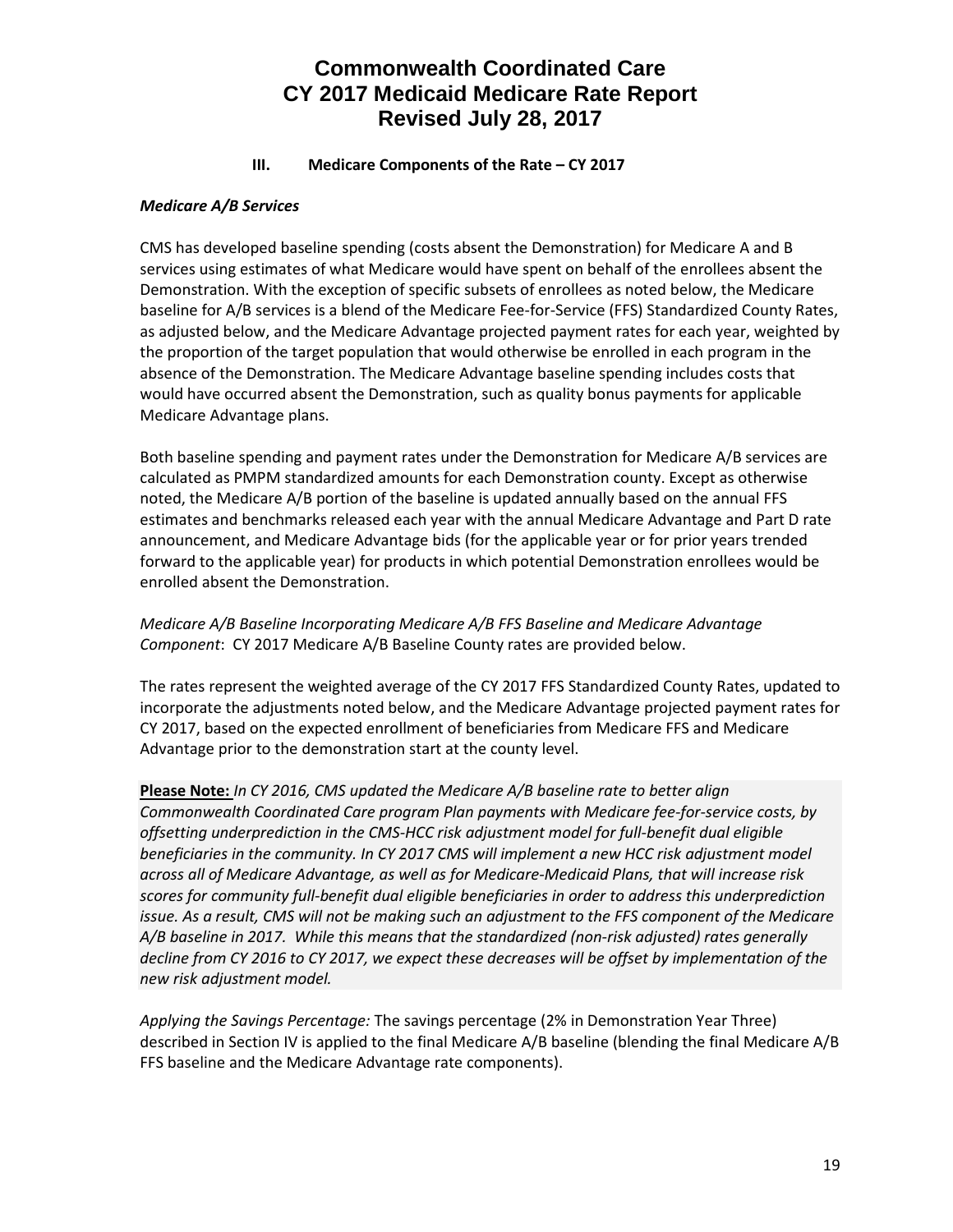*Medicare A/B Component Payments:* CY 2017 Medicare A/B Baseline County rates are provided below.

The FFS component of the CY 2017 Medicare A/B baseline rate has been updated to reflect a 1.74% upward adjustment to account for the disproportionate share of bad debt attributable to Medicare-Medicaid enrollees in Medicare FFS (in the absence of the Demonstration).

*Coding Intensity Adjustment:* CMS annually applies a coding intensity factor to Medicare Advantage risk scores to account for differences in diagnosis coding patterns between the Medicare Advantage and the Original Fee-for-Service Medicare programs. The adjustment for CY 2017 in Medicare Advantage is 5.66%. For 2017, CMS will apply the full prevailing Medicare Advantage coding intensity adjustment and there is no upward adjustment to the Medicare A/B baseline rates to offset this reduction in the risk scores.

*Impact of Sequestration*: Under sequestration, for services beginning April 1, 2013, Medicare payments to providers for individual services under Medicare Parts A and B, and non-exempt portions of capitated payments to Part C Medicare Advantage Plans and Part D Medicare Prescription Drug Plans are reduced by 2%. These reductions are also applied to the Medicare components of the integrated rate. Therefore, under this Demonstration CMS will reduce nonexempt portions of the Medicare components of the integrated rate by 2%, as noted in the sections below.

*Default Rate:* The default rate will be paid when a beneficiary's address on record is outside of the service area. The default rate is specific to each Participating Plan and is calculated using an enrollment-weighted average of the rates for each county in which the Demonstration Plan participates.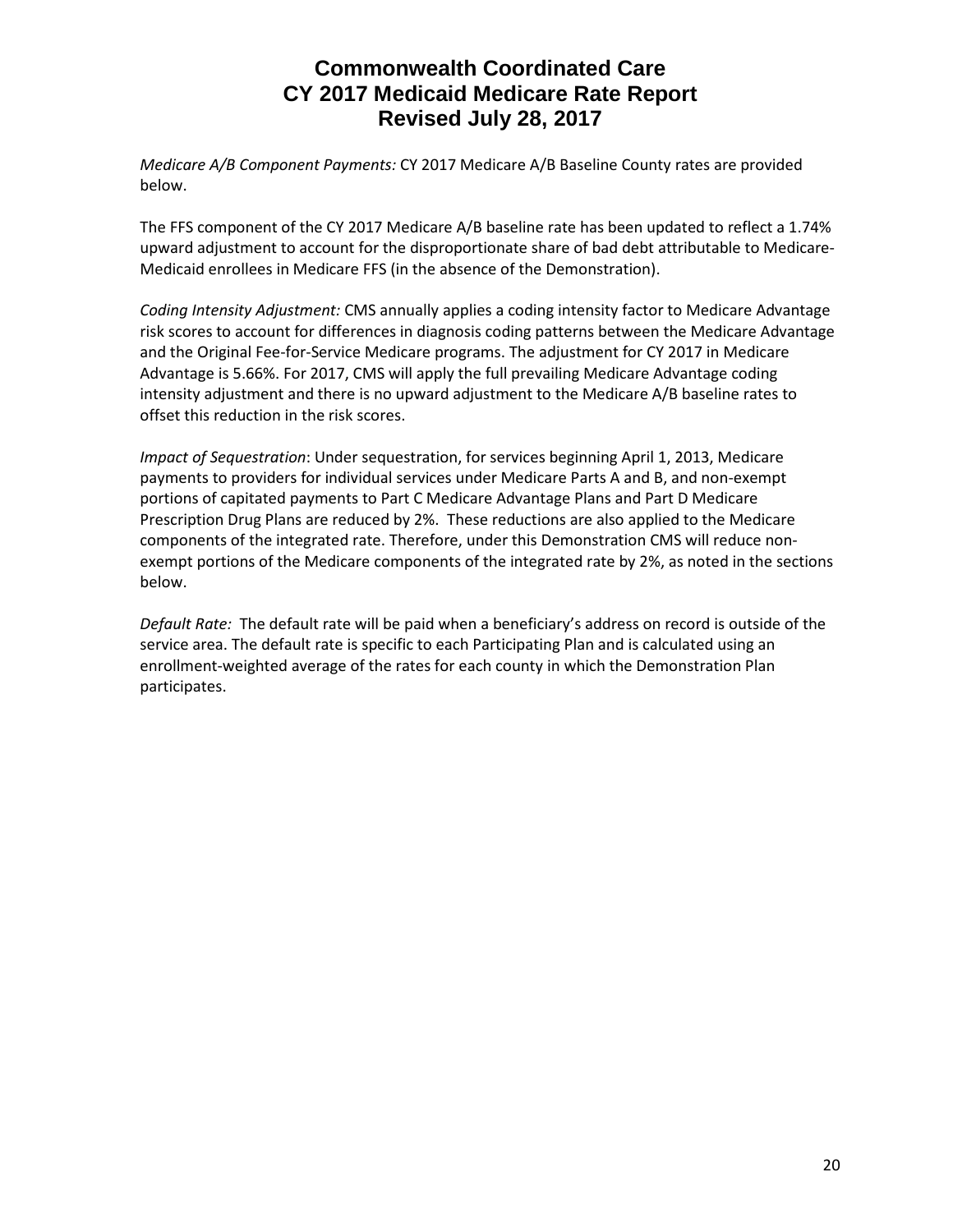| 2017 Medicare A/B Baseline PMPM, Non-ESRD Beneficiaries, Standardized 1.0 Risk Score, by |                      |                     |                              |                     |                          |  |
|------------------------------------------------------------------------------------------|----------------------|---------------------|------------------------------|---------------------|--------------------------|--|
| Demonstration County <sup>1</sup>                                                        |                      |                     |                              |                     |                          |  |
| County                                                                                   | 2017                 | 2017                | 2017 Updated                 | 2017                | <b>2017 Final</b>        |  |
|                                                                                          | <b>Published FFS</b> | Updated             | <b>Medicare A/B</b>          | <b>Medicare A/B</b> | <b>Medicare A/B</b>      |  |
|                                                                                          | <b>Standardized</b>  | <b>Medicare</b>     | <b>Baseline</b>              | <b>Baseline</b>     | <b>PMPM</b>              |  |
|                                                                                          | <b>County Rate</b>   | $A/B$ FFS           |                              | PMPM,               | Payment                  |  |
|                                                                                          |                      | <b>Baseline</b>     | (incorporating               | <b>Savings</b>      |                          |  |
|                                                                                          |                      |                     | updated                      | Percentage          | (2%                      |  |
|                                                                                          |                      | (updated by         | Medicare A/B                 | <b>Applied</b>      | sequestration            |  |
|                                                                                          |                      | CY 2017 bad<br>debt | FFS baseline<br>and Medicare | (after              | reduction<br>applied and |  |
|                                                                                          |                      | adjustment)         | Advantage                    | application of      | prior to quality         |  |
|                                                                                          |                      |                     | component)                   | 2% savings          | withhold)                |  |
|                                                                                          |                      |                     |                              | percentage)         |                          |  |
|                                                                                          | \$718.16             |                     |                              |                     |                          |  |
| Albemarle                                                                                |                      | \$730.66            | \$731.71                     | \$717.08            | \$702.74                 |  |
| Alexandria City                                                                          | 798.52               | 812.41              | 812.44                       | 796.20              | 780.28                   |  |
| Alleghany                                                                                | 705.62               | 717.90              | 718.50                       | 704.13              | 690.05                   |  |
| Amelia                                                                                   | 849.07               | 863.84              | 862.62                       | 845.37              | 828.46                   |  |
| Arlington                                                                                | 716.06               | 728.52              | 729.13                       | 714.55              | 700.26                   |  |
| Augusta                                                                                  | 712.35               | 724.74              | 729.32                       | 714.73              | 700.44                   |  |
| <b>Bath</b>                                                                              | 1023.62              | 1041.43             | 1041.43                      | 1020.60             | 1000.19                  |  |
| <b>Bedford City</b>                                                                      | 712.10               | 724.49              | 725.46                       | 710.95              | 696.73                   |  |
| Bedford                                                                                  | 713.35               | 725.76              | 726.26                       | 711.74              | 697.51                   |  |
| Botetourt                                                                                | 712.24               | 724.63              | 733.84                       | 719.16              | 704.78                   |  |
| <b>Brunswick</b>                                                                         | 734.70               | 747.48              | 748.72                       | 733.75              | 719.08                   |  |
| Buckingham                                                                               | 723.43               | 736.02              | 737.11                       | 722.37              | 707.92                   |  |
| <b>Buena Vista City</b>                                                                  | 665.81               | 677.40              | 678.69                       | 665.12              | 651.82                   |  |
| Caroline                                                                                 | 782.79               | 796.41              | 796.41                       | 780.48              | 764.87                   |  |
| <b>Charles City</b>                                                                      | 718.98               | 731.49              | 735.53                       | 720.83              | 706.41                   |  |
| Charlottesville City                                                                     | 697.39               | 709.52              | 710.51                       | 696.29              | 682.36                   |  |
| Chesapeake City                                                                          | 761.46               | 774.71              | 777.94                       | 762.37              | 747.12                   |  |
| Chesterfield                                                                             | 770.95               | 784.36              | 786.70                       | 770.96              | 755.54                   |  |
| <b>Colonial Heights City</b>                                                             | 771.74               | 785.17              | 785.83                       | 770.11              | 754.71                   |  |
| Covington City                                                                           | 727.57               | 740.23              | 740.23                       | 725.42              | 710.91                   |  |
| Craig                                                                                    | 726.10               | 738.73              | 738.73                       | 723.96              | 709.48                   |  |
| Culpeper                                                                                 | 792.05               | 805.83              | 805.83                       | 789.72              | 773.93                   |  |
| Cumberland                                                                               | 715.13               | 727.57              | 733.22                       | 718.56              | 704.19                   |  |
| Dinwiddie                                                                                | 781.78               | 795.38              | 796.03                       | 780.11              | 764.51                   |  |
| <b>Emporia City</b>                                                                      | 745.80               | 758.78              | 760.17                       | 744.96              | 730.06                   |  |
| Essex                                                                                    | 781.91               | 795.52              | 795.52                       | 779.61              | 764.02                   |  |
| <b>Fairfax City</b>                                                                      | 748.60               | 761.63              | 761.63                       | 746.40              | 731.47                   |  |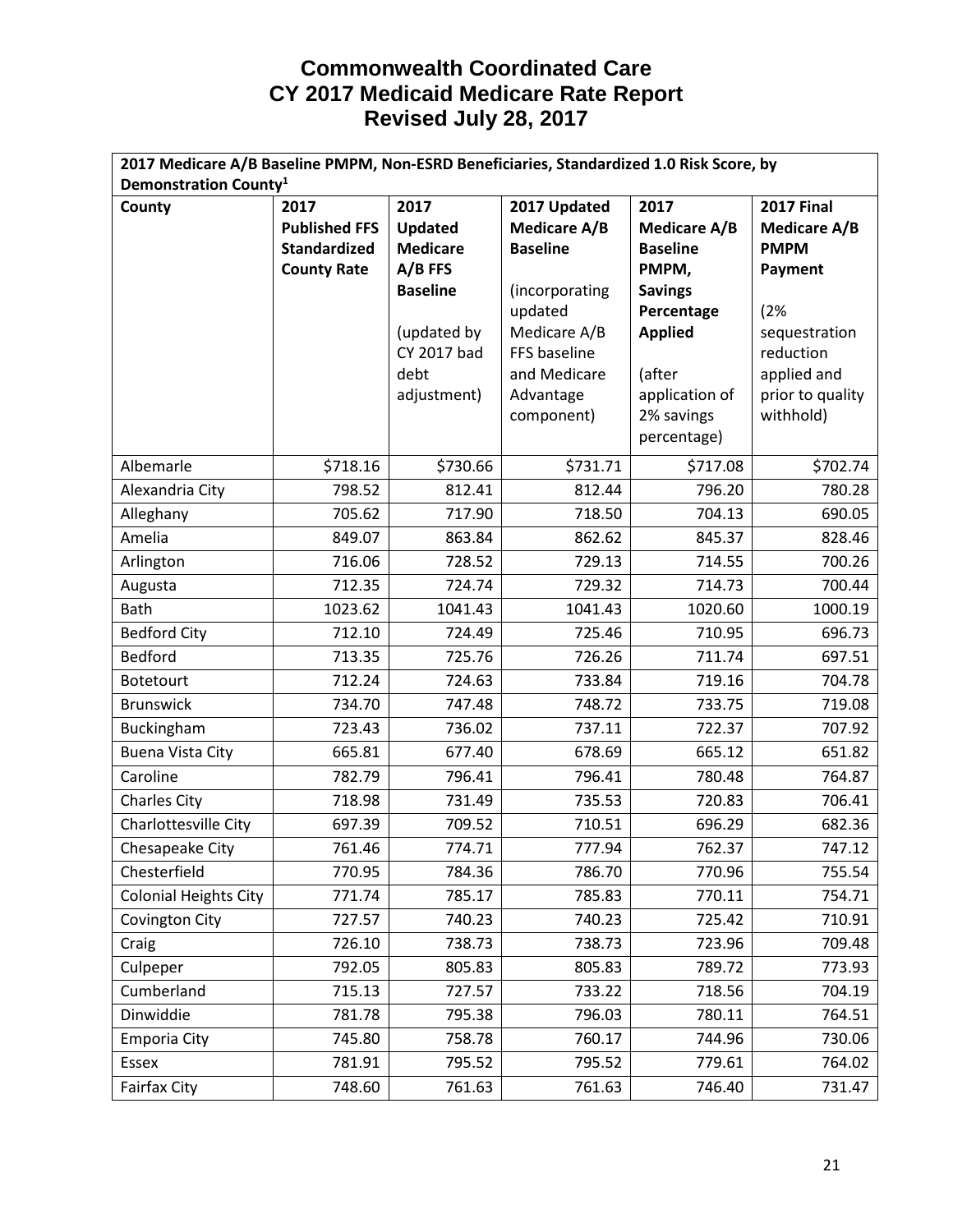| 2017 Medicare A/B Baseline PMPM, Non-ESRD Beneficiaries, Standardized 1.0 Risk Score, by |                      |                 |                     |                              |                               |
|------------------------------------------------------------------------------------------|----------------------|-----------------|---------------------|------------------------------|-------------------------------|
| Demonstration County <sup>1</sup>                                                        |                      |                 |                     |                              |                               |
| County                                                                                   | 2017                 | 2017            | 2017 Updated        | 2017                         | <b>2017 Final</b>             |
|                                                                                          | <b>Published FFS</b> | Updated         | <b>Medicare A/B</b> | <b>Medicare A/B</b>          | <b>Medicare A/B</b>           |
|                                                                                          | <b>Standardized</b>  | <b>Medicare</b> | <b>Baseline</b>     | <b>Baseline</b>              | <b>PMPM</b>                   |
|                                                                                          | <b>County Rate</b>   | A/B FFS         |                     | PMPM,                        | Payment                       |
|                                                                                          |                      | <b>Baseline</b> | (incorporating      | <b>Savings</b>               |                               |
|                                                                                          |                      |                 | updated             | Percentage                   | (2%                           |
|                                                                                          |                      | (updated by     | Medicare A/B        | <b>Applied</b>               | sequestration                 |
|                                                                                          |                      | CY 2017 bad     | FFS baseline        |                              | reduction                     |
|                                                                                          |                      | debt            | and Medicare        | (after                       | applied and                   |
|                                                                                          |                      | adjustment)     | Advantage           | application of<br>2% savings | prior to quality<br>withhold) |
|                                                                                          |                      |                 | component)          | percentage)                  |                               |
|                                                                                          |                      |                 |                     |                              |                               |
| Fairfax                                                                                  | \$745.03             | \$757.99        | \$758.71            | \$743.54                     | \$728.67                      |
| Falls Church City                                                                        | 758.00               | 771.19          | 770.25              | 754.84                       | 739.74                        |
| Fauquier                                                                                 | 791.12               | 804.89          | 804.89              | 788.79                       | 773.01                        |
| Floyd                                                                                    | 693.20               | 705.26          | 708.78              | 694.61                       | 680.72                        |
| Fluvanna                                                                                 | 711.90               | 724.29          | 725.44              | 710.93                       | 696.71                        |
| Franklin City                                                                            | 797.65               | 811.53          | 811.07              | 794.85                       | 778.95                        |
| Franklin                                                                                 | 708.51               | 720.84          | 730.71              | 716.10                       | 701.78                        |
| Fredericksburg City                                                                      | 874.85               | 890.07          | 890.07              | 872.27                       | 854.82                        |
| Giles                                                                                    | 704.04               | 716.29          | 716.29              | 701.96                       | 687.92                        |
| Gloucester                                                                               | 709.66               | 722.01          | 728.32              | 713.75                       | 699.48                        |
| Goochland                                                                                | 771.60               | 785.03          | 787.14              | 771.40                       | 755.97                        |
| Greene                                                                                   | 726.65               | 739.29          | 741.13              | 726.31                       | 711.78                        |
| Greensville                                                                              | 791.87               | 805.65          | 810.11              | 793.91                       | 778.03                        |
| <b>Hampton City</b>                                                                      | 776.66               | 790.17          | 794.64              | 778.75                       | 763.18                        |
| Hanover                                                                                  | 780.99               | 794.58          | 797.08              | 781.13                       | 765.51                        |
| Harrisonburg City                                                                        | 697.80               | 709.94          | 710.21              | 696.01                       | 682.09                        |
| Henrico                                                                                  | 790.85               | 804.61          | 807.77              | 791.61                       | 775.78                        |
| Henry                                                                                    | 716.22               | 728.68          | 734.54              | 719.85                       | 705.45                        |
| Highland                                                                                 | 745.69               | 758.67          | 758.67              | 743.50                       | 728.63                        |
| <b>Hopewell City</b>                                                                     | 826.94               | 841.33          | 839.16              | 822.38                       | 805.93                        |
| Isle of Wight                                                                            | 760.97               | 774.21          | 783.74              | 768.06                       | 752.70                        |
| James City                                                                               | 736.14               | 748.95          | 752.12              | 737.08                       | 722.34                        |
| King and Queen                                                                           | 733.49               | 746.25          | 746.25              | 731.33                       | 716.70                        |
| King George                                                                              | 828.38               | 842.79          | 842.79              | 825.94                       | 809.42                        |
| King William                                                                             | 786.01               | 799.69          | 800.36              | 784.35                       | 768.66                        |
| Lancaster                                                                                | 689.38               | 701.38          | 703.37              | 689.30                       | 675.51                        |
| Lexington City                                                                           | 715.64               | 728.09          | 728.09              | 713.53                       | 699.26                        |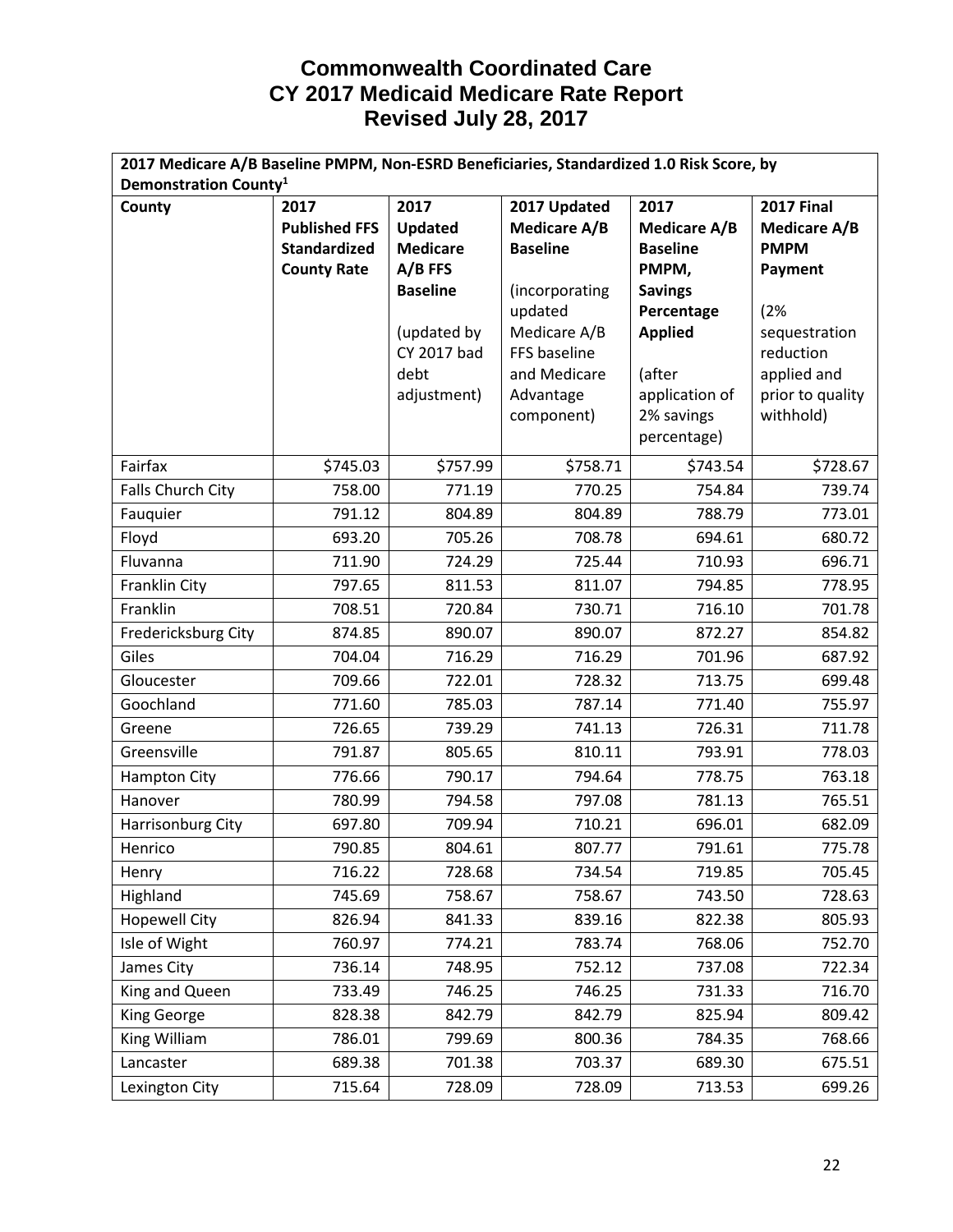| 2017 Medicare A/B Baseline PMPM, Non-ESRD Beneficiaries, Standardized 1.0 Risk Score, by |                      |                 |                         |                              |                               |  |
|------------------------------------------------------------------------------------------|----------------------|-----------------|-------------------------|------------------------------|-------------------------------|--|
| Demonstration County <sup>1</sup>                                                        |                      |                 |                         |                              |                               |  |
| County                                                                                   | 2017                 | 2017            | 2017 Updated            | 2017                         | <b>2017 Final</b>             |  |
|                                                                                          | <b>Published FFS</b> | Updated         | <b>Medicare A/B</b>     | <b>Medicare A/B</b>          | <b>Medicare A/B</b>           |  |
|                                                                                          | <b>Standardized</b>  | <b>Medicare</b> | <b>Baseline</b>         | <b>Baseline</b>              | <b>PMPM</b>                   |  |
|                                                                                          | <b>County Rate</b>   | $A/B$ FFS       |                         | PMPM,                        | Payment                       |  |
|                                                                                          |                      | <b>Baseline</b> | (incorporating          | <b>Savings</b>               |                               |  |
|                                                                                          |                      |                 | updated                 | Percentage                   | (2%                           |  |
|                                                                                          |                      | (updated by     | Medicare A/B            | <b>Applied</b>               | sequestration                 |  |
|                                                                                          |                      | CY 2017 bad     | FFS baseline            |                              | reduction                     |  |
|                                                                                          |                      | debt            | and Medicare            | (after                       | applied and                   |  |
|                                                                                          |                      | adjustment)     | Advantage<br>component) | application of<br>2% savings | prior to quality<br>withhold) |  |
|                                                                                          |                      |                 |                         | percentage)                  |                               |  |
|                                                                                          |                      |                 |                         |                              |                               |  |
| Loudoun                                                                                  | \$736.21             | \$749.02        | \$749.88                | \$734.88                     | \$720.18                      |  |
| Louisa                                                                                   | 716.29               | 728.75          | 734.07                  | 719.39                       | 705.00                        |  |
| Lunenburg                                                                                | 713.09               | 725.50          | 725.50                  | 710.99                       | 696.77                        |  |
| Madison                                                                                  | 706.38               | 718.67          | 718.67                  | 704.30                       | 690.21                        |  |
| Martinsville City                                                                        | 695.94               | 708.05          | 714.72                  | 700.42                       | 686.41                        |  |
| Manassas City                                                                            | 728.96               | 741.64          | 741.64                  | 726.81                       | 712.27                        |  |
| Manassas Park City                                                                       | 768.86               | 782.24          | 782.24                  | 766.60                       | 751.27                        |  |
| Mathews                                                                                  | 720.04               | 732.57          | 738.43                  | 723.66                       | 709.19                        |  |
| Mecklenburg                                                                              | 715.99               | 728.45          | 731.62                  | 716.99                       | 702.65                        |  |
| Middlesex                                                                                | 716.19               | 728.65          | 729.72                  | 715.12                       | 700.82                        |  |
| Montgomery                                                                               | 709.02               | 721.36          | 724.40                  | 709.91                       | 695.71                        |  |
| Nelson                                                                                   | 735.87               | 748.67          | 749.02                  | 734.03                       | 719.35                        |  |
| New Kent                                                                                 | 777.81               | 791.34          | 788.42                  | 772.66                       | 757.21                        |  |
| <b>Newport News City</b>                                                                 | 768.66               | 782.03          | 789.00                  | 773.23                       | 757.77                        |  |
| Norfolk City                                                                             | 755.53               | 768.68          | 776.70                  | 761.17                       | 745.95                        |  |
| Northampton                                                                              | 722.01               | 734.57          | 735.99                  | 721.27                       | 706.84                        |  |
| Northumberland                                                                           | 714.47               | 726.90          | 727.87                  | 713.31                       | 699.04                        |  |
| Nottoway                                                                                 | 740.21               | 753.09          | 755.07                  | 739.97                       | 725.17                        |  |
| Orange                                                                                   | 755.23               | 768.37          | 768.45                  | 753.08                       | 738.02                        |  |
| Patrick                                                                                  | 746.26               | 759.24          | 760.76                  | 745.55                       | 730.64                        |  |
| Petersburg City                                                                          | 787.57               | 801.27          | 804.77                  | 788.68                       | 772.91                        |  |
| Portsmouth City                                                                          | 705.99               | 718.27          | 730.14                  | 715.53                       | 701.22                        |  |
| Poquoson City                                                                            | 777.14               | 790.66          | 791.25                  | 775.43                       | 759.92                        |  |
| Powhatan                                                                                 | 780.63               | 794.21          | 794.89                  | 778.99                       | 763.41                        |  |
| Prince Edward                                                                            | 747.50               | 760.51          | 760.85                  | 745.64                       | 730.73                        |  |
| Prince George                                                                            | 813.56               | 827.72          | 827.72                  | 811.17                       | 794.95                        |  |
| Prince William                                                                           | 769.18               | 782.56          | 783.77                  | 768.10                       | 752.74                        |  |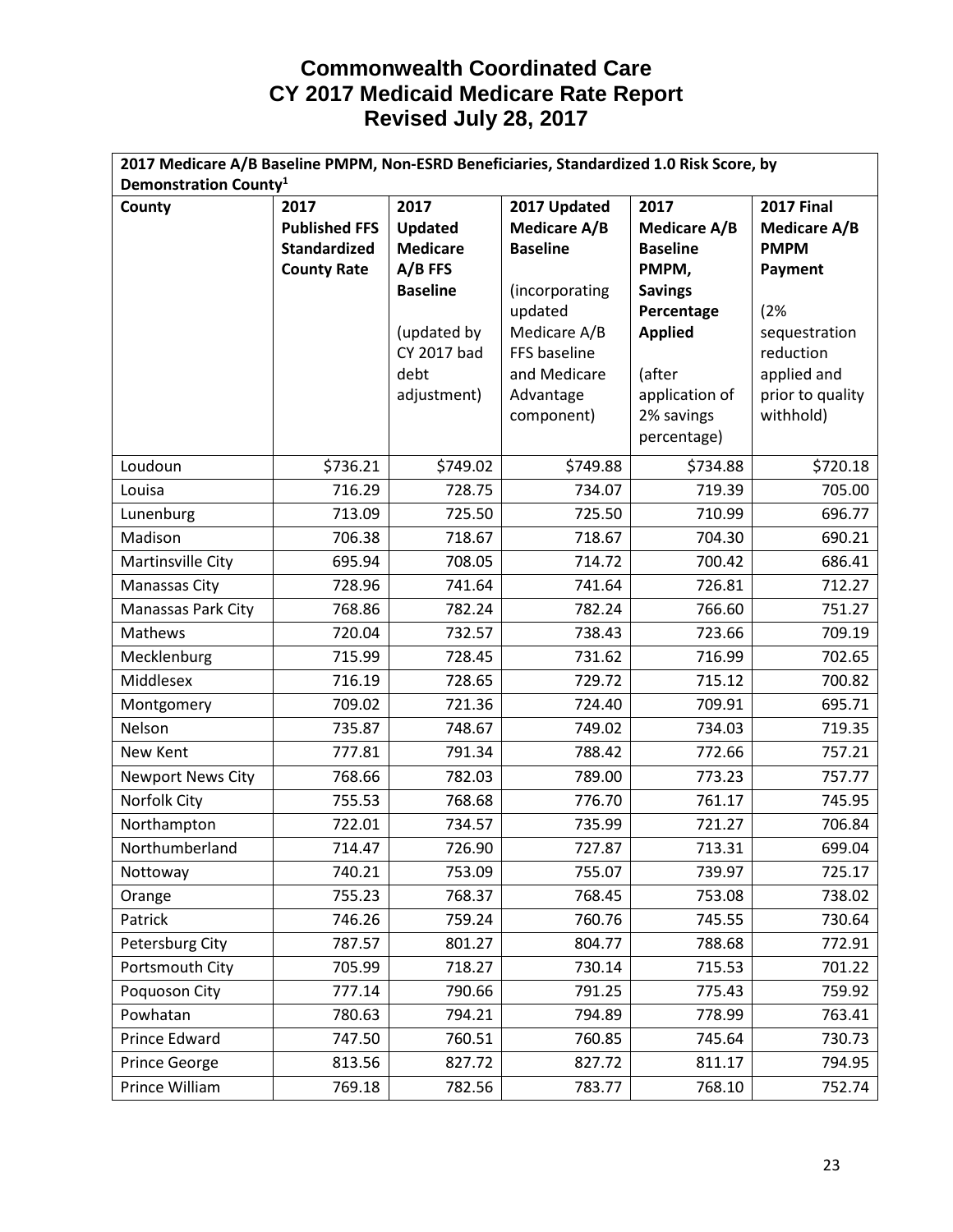| 2017 Medicare A/B Baseline PMPM, Non-ESRD Beneficiaries, Standardized 1.0 Risk Score, by |                      |                     |                              |                     |                          |
|------------------------------------------------------------------------------------------|----------------------|---------------------|------------------------------|---------------------|--------------------------|
| Demonstration County <sup>1</sup>                                                        |                      |                     |                              |                     |                          |
| County                                                                                   | 2017                 | 2017                | 2017 Updated                 | 2017                | <b>2017 Final</b>        |
|                                                                                          | <b>Published FFS</b> | Updated             | <b>Medicare A/B</b>          | <b>Medicare A/B</b> | <b>Medicare A/B</b>      |
|                                                                                          | <b>Standardized</b>  | <b>Medicare</b>     | <b>Baseline</b>              | <b>Baseline</b>     | <b>PMPM</b>              |
|                                                                                          | <b>County Rate</b>   | $A/B$ FFS           |                              | PMPM,               | Payment                  |
|                                                                                          |                      | <b>Baseline</b>     | (incorporating               | <b>Savings</b>      |                          |
|                                                                                          |                      |                     | updated                      | Percentage          | (2%                      |
|                                                                                          |                      | (updated by         | Medicare A/B                 | <b>Applied</b>      | sequestration            |
|                                                                                          |                      | CY 2017 bad<br>debt | FFS baseline<br>and Medicare | (after              | reduction<br>applied and |
|                                                                                          |                      | adjustment)         | Advantage                    | application of      | prior to quality         |
|                                                                                          |                      |                     | component)                   | 2% savings          | withhold)                |
|                                                                                          |                      |                     |                              | percentage)         |                          |
| Pulaski                                                                                  | \$764.40             | \$777.70            | \$777.65                     | \$762.09            | \$746.85                 |
|                                                                                          |                      |                     |                              |                     |                          |
| Radford City                                                                             | 748.57               | 761.60              | 762.02                       | 746.79              | 731.85                   |
| Richmond                                                                                 | 741.16               | 754.06              | 756.00                       | 740.88              | 726.06                   |
| <b>Richmond City</b>                                                                     | 765.77               | 779.09              | 787.35                       | 771.60              | 756.17                   |
| Roanoke                                                                                  | 747.91               | 760.92              | 768.13                       | 752.77              | 737.71                   |
| Roanoke City                                                                             | 714.98               | 727.42              | 737.25                       | 722.51              | 708.06                   |
| Rockbridge                                                                               | 673.98               | 685.71              | 685.71                       | 671.99              | 658.55                   |
| Rockingham                                                                               | 706.08               | 718.37              | 720.39                       | 705.98              | 691.86                   |
| Salem City                                                                               | 710.82               | 723.19              | 728.29                       | 713.72              | 699.45                   |
| Southampton                                                                              | 708.64               | 720.97              | 726.18                       | 711.65              | 697.42                   |
| Spotsylvania                                                                             | 844.47               | 859.16              | 858.91                       | 841.73              | 824.90                   |
| Stafford                                                                                 | 853.59               | 868.44              | 868.17                       | 850.81              | 833.79                   |
| <b>Staunton City</b>                                                                     | 723.06               | 735.64              | 737.46                       | 722.71              | 708.26                   |
| Suffolk City                                                                             | 731.51               | 744.24              | 751.53                       | 736.50              | 721.77                   |
| Surry                                                                                    | 763.79               | 777.08              | 777.08                       | 761.54              | 746.31                   |
| <b>Sussex</b>                                                                            | 758.23               | 771.42              | 771.42                       | 756.00              | 740.88                   |
| Virginia Beach City                                                                      | 769.46               | 782.85              | 787.33                       | 771.59              | 756.16                   |
| Waynesboro City                                                                          | 718.16               | 730.66              | 733.31                       | 718.65              | 704.28                   |
| Westmoreland                                                                             | 797.96               | 811.84              | 811.84                       | 795.61              | 779.70                   |
| <b>Williamsburg City</b>                                                                 | 727.74               | 740.40              | 740.40                       | 725.59              | 711.08                   |
| Wythe                                                                                    | 750.66               | 763.72              | 765.11                       | 749.81              | 734.81                   |
| York                                                                                     | 761.69               | 774.94              | 779.14                       | 763.55              | 748.28                   |

<sup>1</sup> Rates do not apply to beneficiaries with End-Stage Renal Disease (ESRD) or those electing the Medicare hospice benefit. See Section IV for information on savings percentages.

Note: For CY 2017 CMS will apply the full prevailing Medicare Advantage coding intensity adjustment of 5.66%.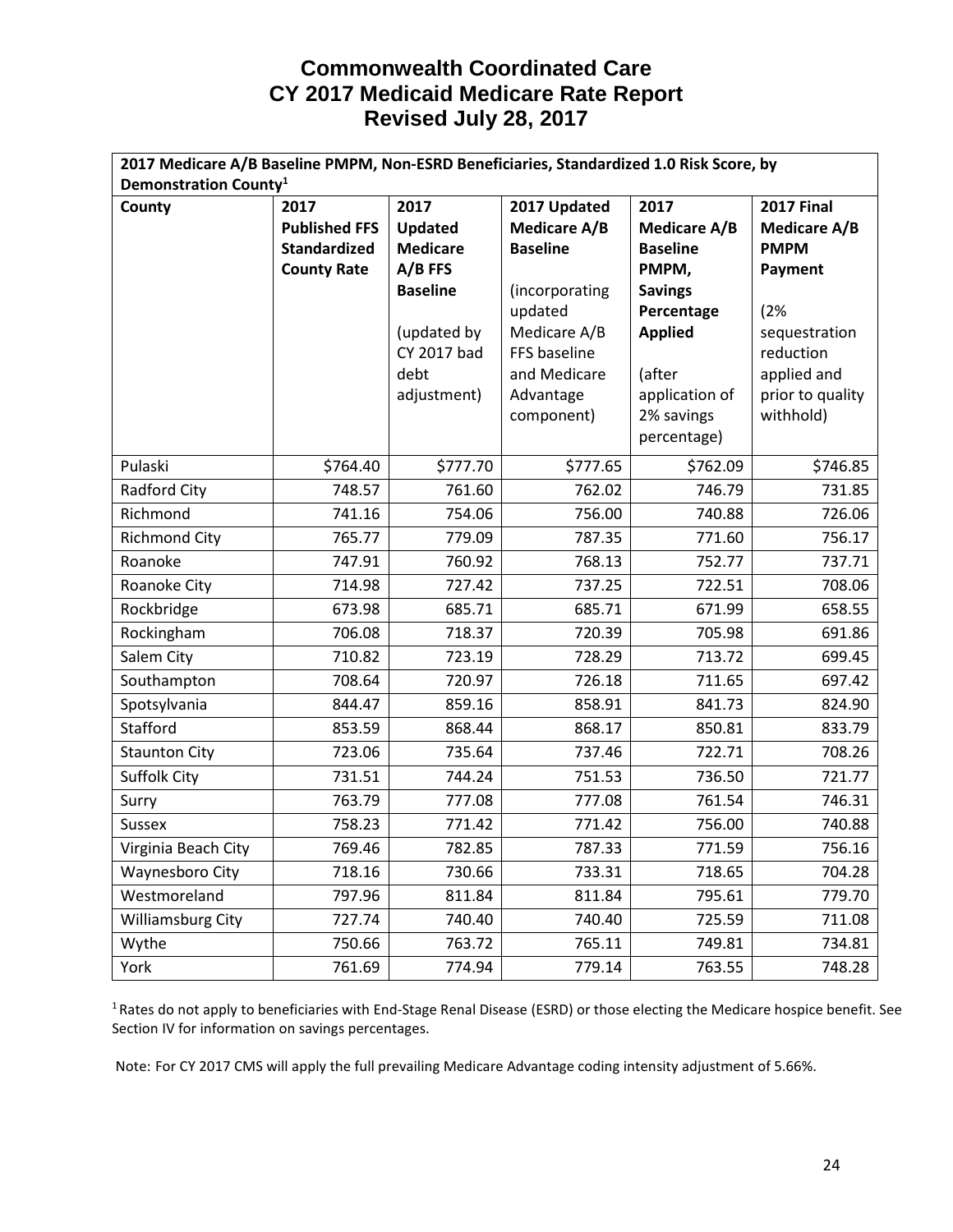The Medicare A/B PMPMs above will be risk adjusted at the beneficiary level using the prevailing CMS-HCC risk adjustment model.

*Beneficiaries with End-Stage Renal Disease (ESRD):* Individuals receiving the end stage renal disease (ESRD) Medicare benefit at the time of enrollment are excluded from the Demonstration; however, an individual who develops ESRD while enrolled in the Demonstration will remain in the Demonstration, unless he/she opts out.

Separate Medicare A/B baselines and risk adjustment models apply to enrollees with ESRD. The Medicare A/B baselines for beneficiaries with ESRD vary by the enrollee's ESRD status: dialysis, transplant, and functioning graft, as follows:

- **Dialysis**: For enrollees in the dialysis status phase, the Medicare A/B baseline is the CY 2017 Virginia ESRD dialysis state rate, updated to incorporate the impact of sequestration-related rate reductions. The CY 2017 ESRD dialysis state rate for Virginia is \$6,581.56 PMPM; the updated CY 2017 ESRD dialysis state rate incorporating a 2% sequestration reduction and prior to the application of the quality withhold is \$6,449.93 PMPM. This applies to applicable enrollees in all counties and will be risk adjusted using the prevailing HCC-ESRD risk adjustment model.
- **Transplant**: For enrollees in the transplant status phase (inclusive of the 3-months starting with the transplant), the Medicare A/B baseline is the CY 2017 Virginia ESRD dialysis state rate updated to incorporate the impact of sequestration-related rate reductions. The CY 2017 ESRD dialysis state rate for Virginia is \$6,581.56 PMPM; the updated CY 2017 ESRD dialysis state rate incorporating a 2% sequestration reduction and prior to the application of the quality withhold is \$6,449.93 PMPM. This applies to applicable enrollees in all counties and will be risk adjusted using the prevailing HCC-ESRD risk adjustment model.
- **Functioning Graft:** For enrollees in the functioning graft status phase (beginning at 4 months post-transplant) the Medicare A/B baseline is the Medicare Advantage 3.5% bonus county rate/benchmark (see table below). This Medicare A/B component will be risk adjusted using the prevailing HCC-ESRD functioning graft risk adjustment model.

A savings percentage will not be applied to the Medicare A/B baseline for enrollees with ESRD (inclusive of those enrollees in the dialysis, transplant and functioning graft status phases).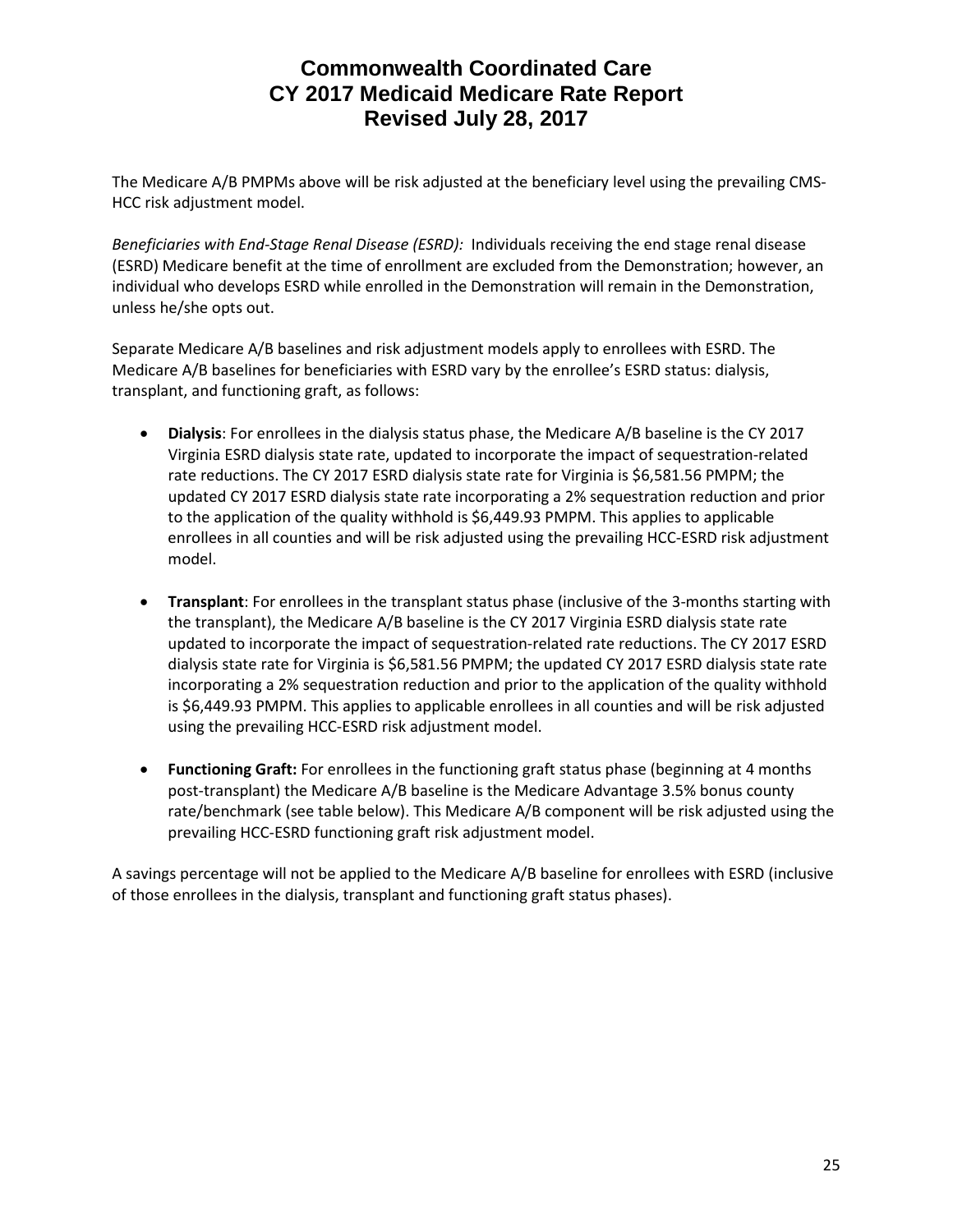| 2017 Medicare A/B Baseline PMPM, Beneficiaries with ESRD Functioning Graft Status, |                        |                                        |  |  |
|------------------------------------------------------------------------------------|------------------------|----------------------------------------|--|--|
| <b>Standardized 1.0 Risk Score, by Demonstration County</b>                        |                        |                                        |  |  |
| County                                                                             | 2017 3.5% Bonus County | 2017 Sequestration-Adjusted            |  |  |
|                                                                                    | Rate (Benchmark)       | <b>Medicare A/B Baseline</b>           |  |  |
|                                                                                    |                        |                                        |  |  |
|                                                                                    |                        | (after application of 2% Sequestration |  |  |
|                                                                                    |                        | reduction)                             |  |  |
| Albemarle                                                                          | \$776.22               | \$760.70                               |  |  |
| Alexandria City                                                                    | 826.47                 | 809.94                                 |  |  |
| Alleghany                                                                          | 809.70                 | 793.51                                 |  |  |
| Amelia                                                                             | 878.79                 | 861.21                                 |  |  |
| Arlington                                                                          | 848.53                 | 831.56                                 |  |  |
| Augusta                                                                            | 791.22                 | 775.40                                 |  |  |
| Bath                                                                               | 1,008.27               | 988.10                                 |  |  |
| <b>Bedford City</b>                                                                | 802.45                 | 786.40                                 |  |  |
| <b>Bedford</b>                                                                     | 799.34                 | 783.35                                 |  |  |
| Botetourt                                                                          | 844.00                 | 827.12                                 |  |  |
| <b>Brunswick</b>                                                                   | 792.34                 | 776.49                                 |  |  |
| Buckingham                                                                         | 775.95                 | 760.43                                 |  |  |
| <b>Buena Vista City</b>                                                            | 788.98                 | 773.20                                 |  |  |
| Caroline                                                                           | 810.19                 | 793.99                                 |  |  |
| <b>Charles City</b>                                                                | 851.99                 | 834.95                                 |  |  |
| Charlottesville City                                                               | 777.27                 | 761.72                                 |  |  |
| Chesapeake City                                                                    | 845.22                 | 828.32                                 |  |  |
| Chesterfield                                                                       | 855.75                 | 838.64                                 |  |  |
| <b>Colonial Heights City</b>                                                       | 856.63                 | 839.50                                 |  |  |
| Covington City                                                                     | 800.91                 | 784.89                                 |  |  |
| Craig                                                                              | 860.43                 | 843.22                                 |  |  |
| Culpeper                                                                           | 867.85                 | 850.49                                 |  |  |
| Cumberland                                                                         | 847.43                 | 830.48                                 |  |  |
| Dinwiddie                                                                          | 867.78                 | 850.42                                 |  |  |
| <b>Emporia City</b>                                                                | 796.81                 | 780.87                                 |  |  |
| Essex                                                                              | 802.12                 | 786.08                                 |  |  |
| <b>Fairfax City</b>                                                                | 885.99                 | 868.27                                 |  |  |
| Fairfax                                                                            | 826.98                 | 810.44                                 |  |  |
| Falls Church City                                                                  | 746.63                 | 731.70                                 |  |  |
| Fauquier                                                                           | 878.14                 | 860.58                                 |  |  |
| Floyd                                                                              | 801.19                 | 785.17                                 |  |  |
| Fluvanna                                                                           | 776.54                 | 761.01                                 |  |  |
| Franklin City                                                                      | 803.49                 | 787.42                                 |  |  |
| Franklin                                                                           | 839.58                 | 822.79                                 |  |  |
| Fredericksburg City                                                                | 861.73                 | 844.50                                 |  |  |
| Giles                                                                              | 800.76                 | 784.74                                 |  |  |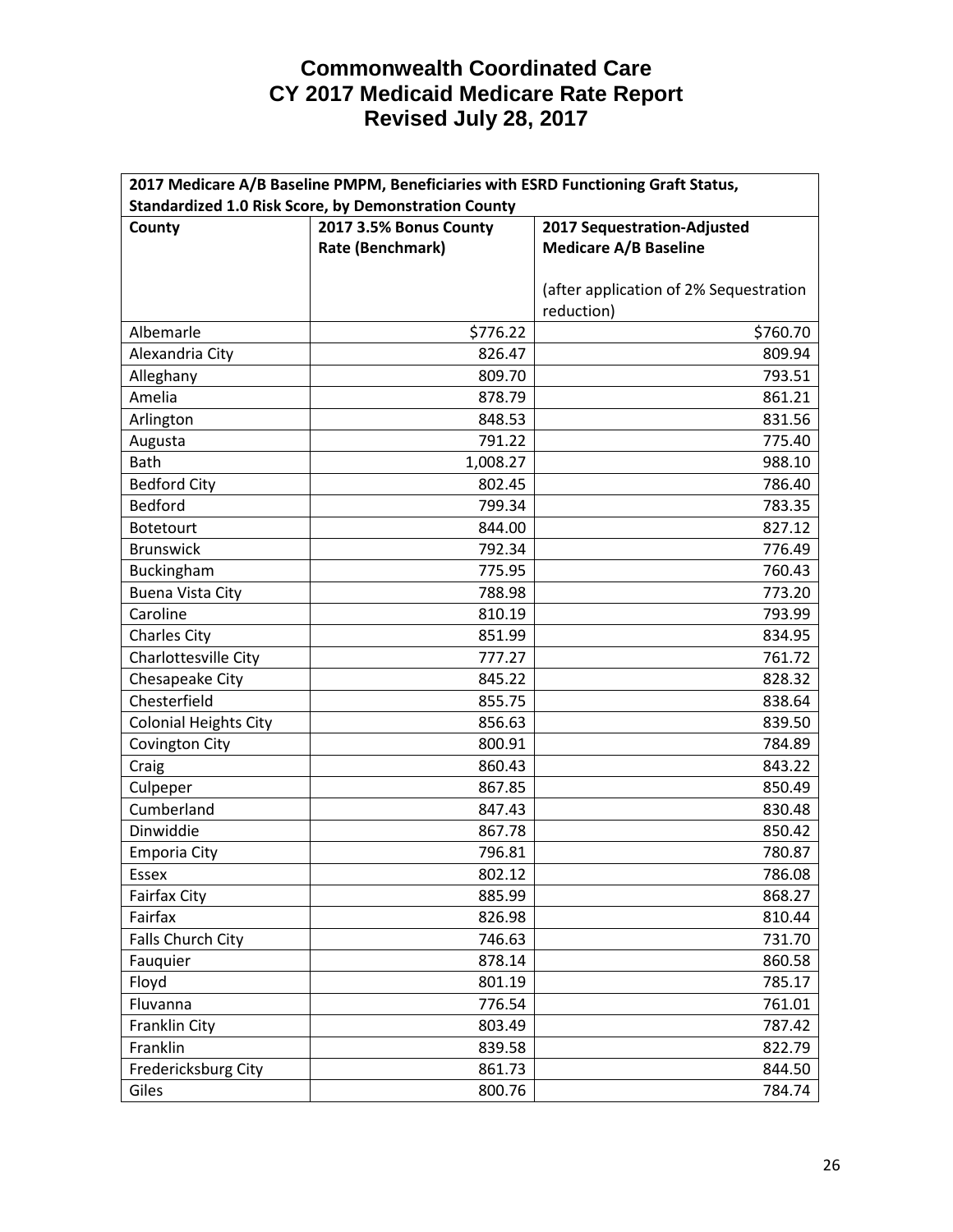| 2017 Medicare A/B Baseline PMPM, Beneficiaries with ESRD Functioning Graft Status, |                        |                                        |  |  |
|------------------------------------------------------------------------------------|------------------------|----------------------------------------|--|--|
| <b>Standardized 1.0 Risk Score, by Demonstration County</b>                        |                        |                                        |  |  |
| County                                                                             | 2017 3.5% Bonus County | 2017 Sequestration-Adjusted            |  |  |
|                                                                                    | Rate (Benchmark)       | <b>Medicare A/B Baseline</b>           |  |  |
|                                                                                    |                        |                                        |  |  |
|                                                                                    |                        | (after application of 2% Sequestration |  |  |
|                                                                                    |                        | reduction)                             |  |  |
| Gloucester                                                                         | \$840.95               | \$824.13                               |  |  |
| Goochland                                                                          | 856.48                 | 839.35                                 |  |  |
| Greene                                                                             | 775.79                 | 760.27                                 |  |  |
| Greensville                                                                        | 938.37                 | 919.60                                 |  |  |
| <b>Hampton City</b>                                                                | 889.21                 | 871.43                                 |  |  |
| Hanover                                                                            | 866.90                 | 849.56                                 |  |  |
| Harrisonburg City                                                                  | 799.46                 | 783.47                                 |  |  |
| Henrico                                                                            | 877.84                 | 860.28                                 |  |  |
| Henry                                                                              | 800.42                 | 784.41                                 |  |  |
| Highland                                                                           | 789.93                 | 774.13                                 |  |  |
| <b>Hopewell City</b>                                                               | 855.88                 | 838.76                                 |  |  |
| Isle of Wight                                                                      | 888.22                 | 870.46                                 |  |  |
| James City                                                                         | 872.33                 | 854.88                                 |  |  |
| King and Queen                                                                     | 841.68                 | 824.85                                 |  |  |
| <b>King George</b>                                                                 | 836.66                 | 819.93                                 |  |  |
| King William                                                                       | 872.47                 | 855.02                                 |  |  |
| Lancaster                                                                          | 802.07                 | 786.03                                 |  |  |
| Lexington City                                                                     | 792.41                 | 776.56                                 |  |  |
| Loudoun                                                                            | 817.19                 | 800.85                                 |  |  |
| Louisa                                                                             | 848.80                 | 831.82                                 |  |  |
| Lunenburg                                                                          | 796.68                 | 780.75                                 |  |  |
| Madison                                                                            | 776.81                 | 761.27                                 |  |  |
| Martinsville City                                                                  | 802.92                 | 786.86                                 |  |  |
| Manassas City                                                                      | 863.82                 | 846.54                                 |  |  |
| Manassas Park City                                                                 | 768.86                 | 753.48                                 |  |  |
| Mathews                                                                            | 853.25                 | 836.19                                 |  |  |
| Mecklenburg                                                                        | 794.44                 | 778.55                                 |  |  |
| Middlesex                                                                          | 802.55                 | 786.50                                 |  |  |
| Montgomery                                                                         | 795.84                 | 779.92                                 |  |  |
| Nelson                                                                             | 775.33                 | 759.82                                 |  |  |
| New Kent                                                                           | 805.03                 | 788.93                                 |  |  |
| <b>Newport News City</b>                                                           | 882.04                 | 864.40                                 |  |  |
| Norfolk City                                                                       | 883.54                 | 865.87                                 |  |  |
| Northampton                                                                        | 804.48                 | 788.39                                 |  |  |
| Northumberland                                                                     | 803.30                 | 787.23                                 |  |  |
| Nottoway                                                                           | 802.32                 | 786.27                                 |  |  |
| Orange                                                                             | 783.63                 | 767.96                                 |  |  |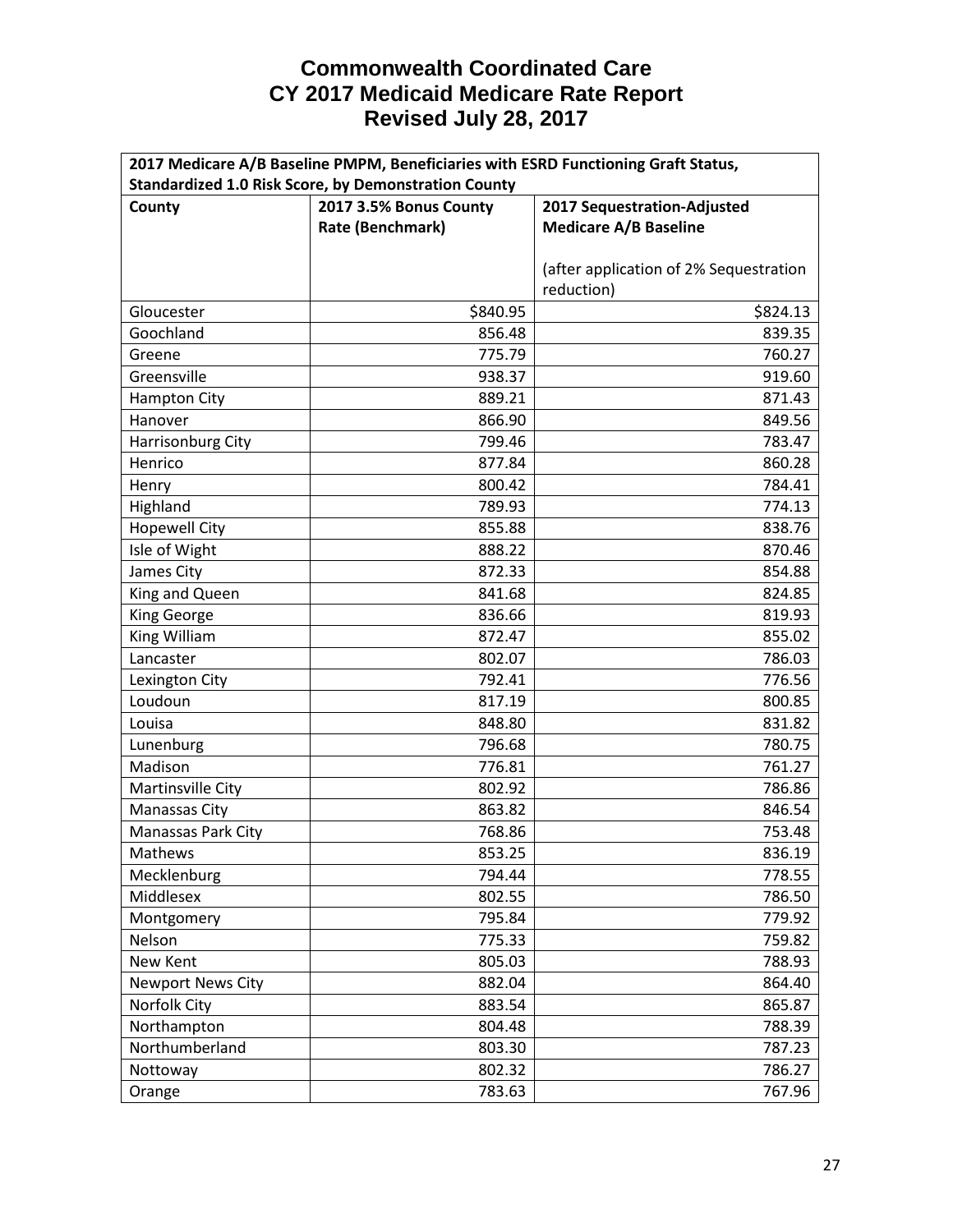| 2017 Medicare A/B Baseline PMPM, Beneficiaries with ESRD Functioning Graft Status, |                                                             |                                        |  |  |
|------------------------------------------------------------------------------------|-------------------------------------------------------------|----------------------------------------|--|--|
|                                                                                    | <b>Standardized 1.0 Risk Score, by Demonstration County</b> |                                        |  |  |
| County                                                                             | 2017 3.5% Bonus County                                      | 2017 Sequestration-Adjusted            |  |  |
|                                                                                    | Rate (Benchmark)                                            | <b>Medicare A/B Baseline</b>           |  |  |
|                                                                                    |                                                             |                                        |  |  |
|                                                                                    |                                                             | (after application of 2% Sequestration |  |  |
|                                                                                    |                                                             | reduction)                             |  |  |
| Patrick                                                                            | \$796.19                                                    | \$780.27                               |  |  |
| Petersburg City                                                                    | 874.20                                                      | 856.72                                 |  |  |
| Portsmouth City                                                                    | 836.60                                                      | 819.87                                 |  |  |
| Poquoson City                                                                      | 885.54                                                      | 867.83                                 |  |  |
| Powhatan                                                                           | 837.23                                                      | 820.49                                 |  |  |
| Prince Edward                                                                      | 799.06                                                      | 783.08                                 |  |  |
| Prince George                                                                      | 842.03                                                      | 825.19                                 |  |  |
| Prince William                                                                     | 853.79                                                      | 836.71                                 |  |  |
| Pulaski                                                                            | 802.88                                                      | 786.82                                 |  |  |
| Radford City                                                                       | 801.69                                                      | 785.66                                 |  |  |
| Richmond                                                                           | 803.94                                                      | 787.86                                 |  |  |
| <b>Richmond City</b>                                                               | 882.02                                                      | 864.38                                 |  |  |
| Roanoke                                                                            | 885.09                                                      | 867.39                                 |  |  |
| Roanoke City                                                                       | 847.25                                                      | 830.31                                 |  |  |
| Rockbridge                                                                         | 794.29                                                      | 778.40                                 |  |  |
| Rockingham                                                                         | 798.21                                                      | 782.25                                 |  |  |
| Salem City                                                                         | 842.32                                                      | 825.47                                 |  |  |
| Southampton                                                                        | 803.03                                                      | 786.97                                 |  |  |
| Spotsylvania                                                                       | 874.03                                                      | 856.55                                 |  |  |
| Stafford                                                                           | 883.47                                                      | 865.80                                 |  |  |
| <b>Staunton City</b>                                                               | 792.71                                                      | 776.86                                 |  |  |
| Suffolk City                                                                       | 839.41                                                      | 822.62                                 |  |  |
| Surry                                                                              | 847.81                                                      | 830.85                                 |  |  |
| Sussex                                                                             | 841.64                                                      | 824.81                                 |  |  |
| Virginia Beach City                                                                | 882.96                                                      | 865.30                                 |  |  |
| Waynesboro City                                                                    | 787.88                                                      | 772.12                                 |  |  |
| Westmoreland                                                                       | 805.54                                                      | 789.43                                 |  |  |
| Williamsburg City                                                                  | 862.37                                                      | 845.12                                 |  |  |
| Wythe                                                                              | 802.05                                                      | 786.01                                 |  |  |
| York                                                                               | 887.91                                                      | 870.15                                 |  |  |

*Beneficiaries Electing the Medicare Hospice Benefit:* If an enrollee elects to receive the Medicare hospice benefit, the enrollee will be disenrolled from the Demonstration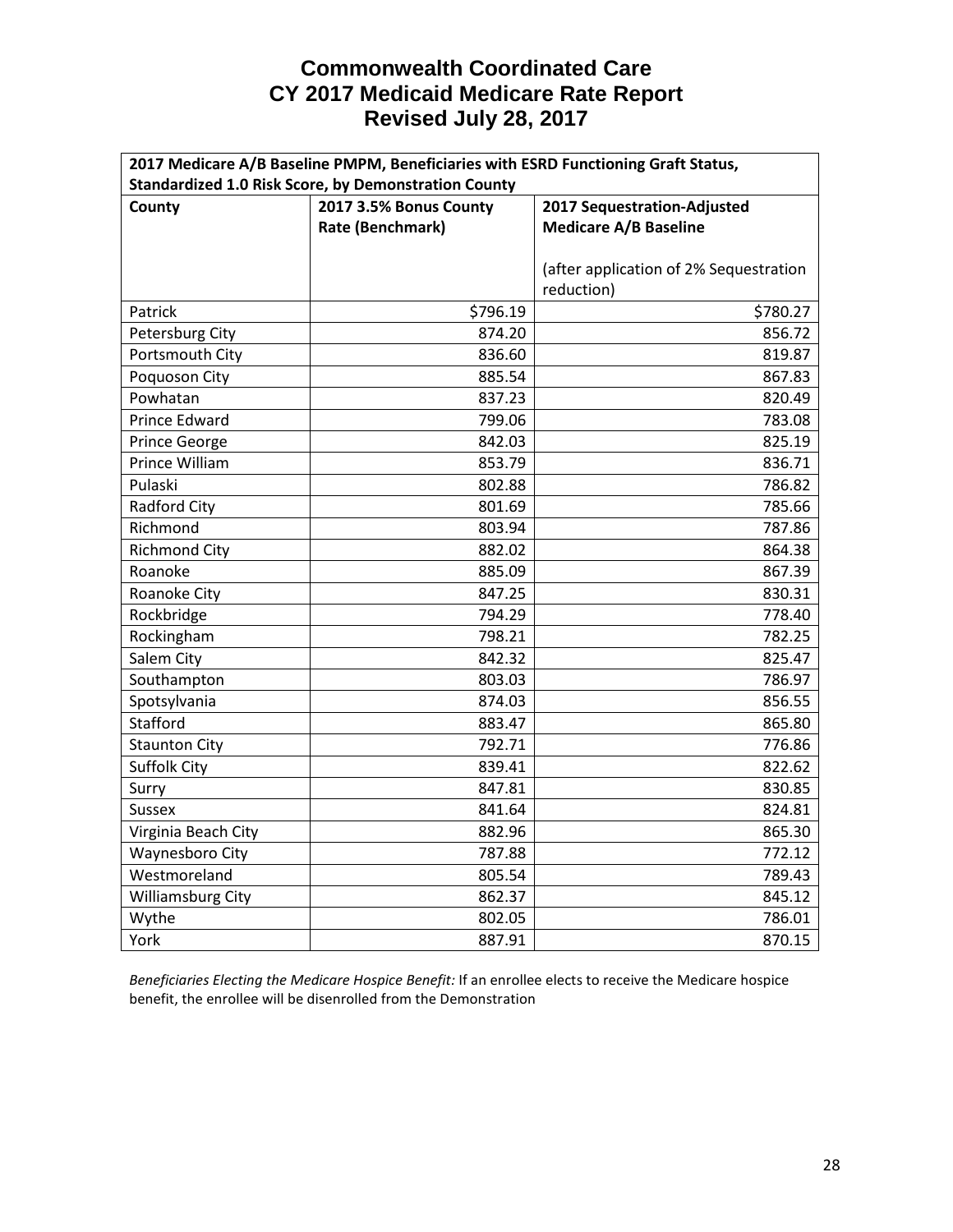#### *Medicare Part D Services*

The Part D plan payment is the risk adjusted Part D national average monthly bid amount (NAMBA) for the payment year, adjusted for payment reductions resulting from sequestration applied to the nonpremium portion of the NAMBA. The non-premium portion is determined by subtracting the applicable regional Low-Income Premium Subsidy Amount from the risk adjusted NAMBA. To illustrate, the NAMBA for CY 2017 is \$61.08 and the CY 2017 Low-Income Premium Subsidy Amount for Virginia is \$32.52. Thus, the updated Virginia Part D monthly per member per month payment for a beneficiary with a 1.0 RxHCC risk score applicable for CY 2017 is \$60.51. This amount incorporates a 2% sequestration reduction to the non-premium portion of the NAMBA.

CMS will pay an average monthly prospective payment amount for the low income cost-sharing subsidy and Federal reinsurance amounts; these payments will be 100% cost reconciled after the payment year has ended. These prospective payments will be same for all counties, and are shown below.

- Virginia low income cost-sharing: \$178.81 PMPM
- Virginia reinsurance: \$103.74 PMPM

The low-income cost sharing and reinsurance subsidy amounts are exempt from mandatory payment reductions under sequestration.

A savings percentage will not be applied to the Part D component of the rate. Part D payments will not be subject to a quality withhold.

**Additional Information:** More information on the Medicare components of the rate under the Demonstration may be found online at: [http://www.cms.gov/Medicare-Medicaid-](http://www.cms.gov/Medicare-Medicaid-Coordination/Medicare-and-Medicaid-Coordination/Medicare-Medicaid-Coordination-Office/Downloads/JointRateSettingProcess.pdf)[Coordination/Medicare-and-Medicaid-Coordination/Medicare-Medicaid-Coordination-](http://www.cms.gov/Medicare-Medicaid-Coordination/Medicare-and-Medicaid-Coordination/Medicare-Medicaid-Coordination-Office/Downloads/JointRateSettingProcess.pdf)[Office/Downloads/JointRateSettingProcess.pdf](http://www.cms.gov/Medicare-Medicaid-Coordination/Medicare-and-Medicaid-Coordination/Medicare-Medicaid-Coordination-Office/Downloads/JointRateSettingProcess.pdf)